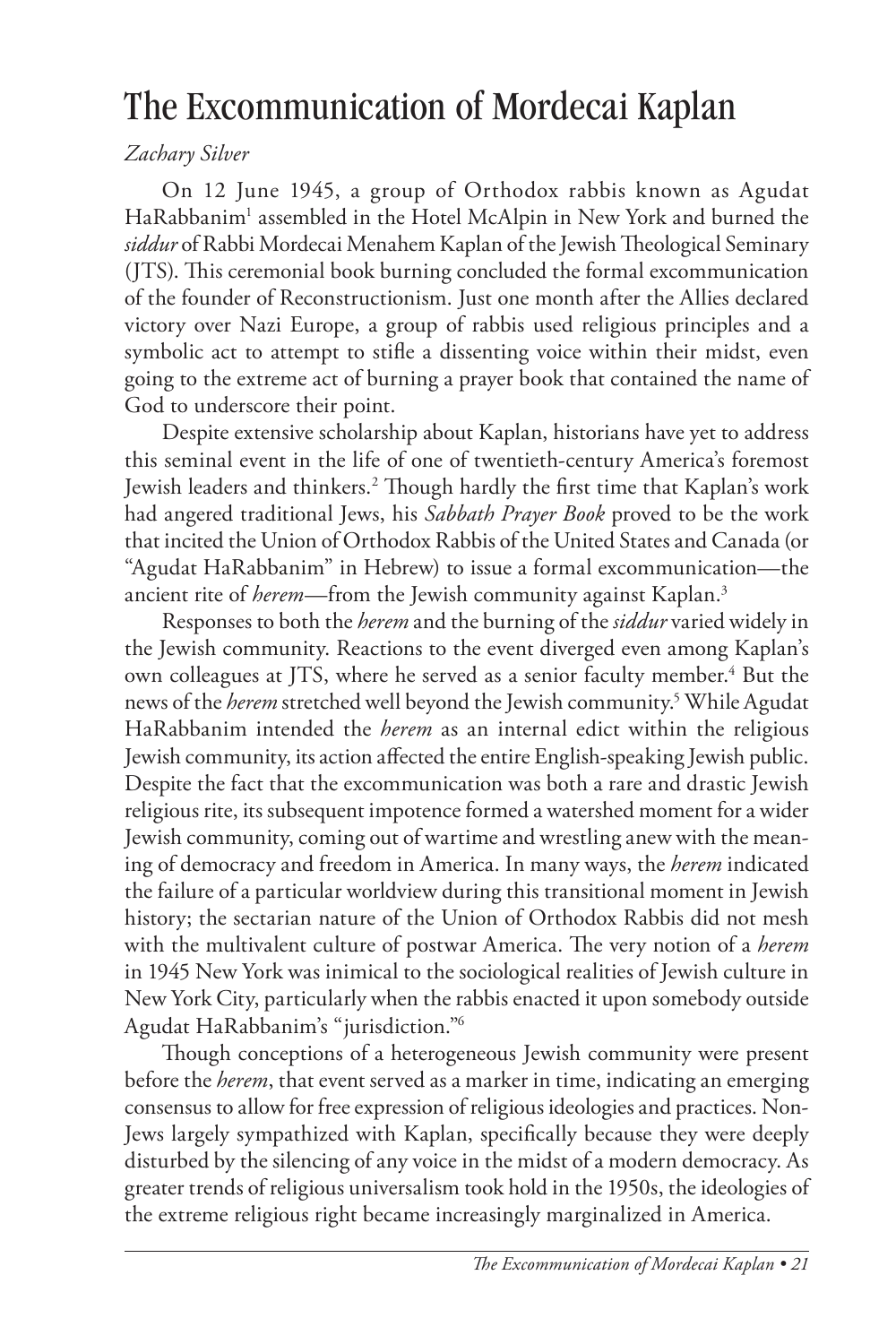Four years before the *herem*, Kaplan had written his first liturgical document, *The New Haggadah.*<sup>7</sup> That publication led the entire JTS faculty to issue a unanimous letter to Kaplan, condemning him for liturgical blasphemy.<sup>8</sup> In 1945, Kaplan's *siddur*, a book that took the same "heretical" liberties as the *haggadah*, sent tidal waves through the Seminary.9 JTS President Louis Finkelstein had attempted to foster dialogue in the wider community of world Judaism and religion.10 Agudat HaRabbanim, by contrast, rejected any attempt to reconcile religious and secular life, and it offered only a sectarian sociology, a movement of self-segregation in New York City.

Even though Kaplan had already been a pariah on the faculty for much of his career at the Seminary, and the letter of condemnation about the *haggadah* had served as a warning bell concerning his liturgical license while employed at the institution, Agudat HaRabbanim all but forced Finkelstein to defend Kaplan against outside attack.11 Finkelstein's response to the *herem* tangibly marked the Seminary as an institution that would mandate the representation of a plurality of beliefs, a fundamental principle in the Conservative movement's emerging place of leadership in American Jewish life during the 1950s.

## Ancient Ritual in the Big Apple

Although the decision to issue a *herem* grew from Agudat HaRabbanim's very traditional religious principles, the way in which it executed the *herem* was antithetical to the very fabric of the organization. While fighting to seclude itself from secular society during the first half of the twentieth century, Agudat HaRabbanim nevertheless used modern tools to shape the public scope of the event in 1945. Notably, rather than hold the ceremony at a synagogue, it was held in one of New York's largest hotels, located at 34<sup>th</sup> Street and Broadway, in the center of downtown.<sup>12</sup>

The Hotel McAlpin served a double purpose for Agudat HaRabbanim. On the one hand, the sheer size of the hotel and its prominent position compelled attention— when the hotel was built in 1912, it was the largest hotel in the world.13 But the location also held particular resonance for the Yiddish-speaking press and public, Agudat HaRabbanim's principal constituents: From 1932 to 1938 the hotel hosted the Yiddish radio station, WEVD, before the station later moved up to 46<sup>th</sup> Street.<sup>14</sup>

Using a dash of its own irony, the Reconstructionist Foundation also hosted its annual meeting in October 1945 at the Hotel McAlpin. While the topics for the conference—"Unity and Diversity in Jewish Life " and "Necessary Changes in Jewish Religious Beliefs"—could have served the needs of any Jewish organization that sought to integrate Judaism and modernity, these choices for topics particularly resonated in the very location where a group of rabbis had burned a *siddur* only four months before.<sup>15</sup>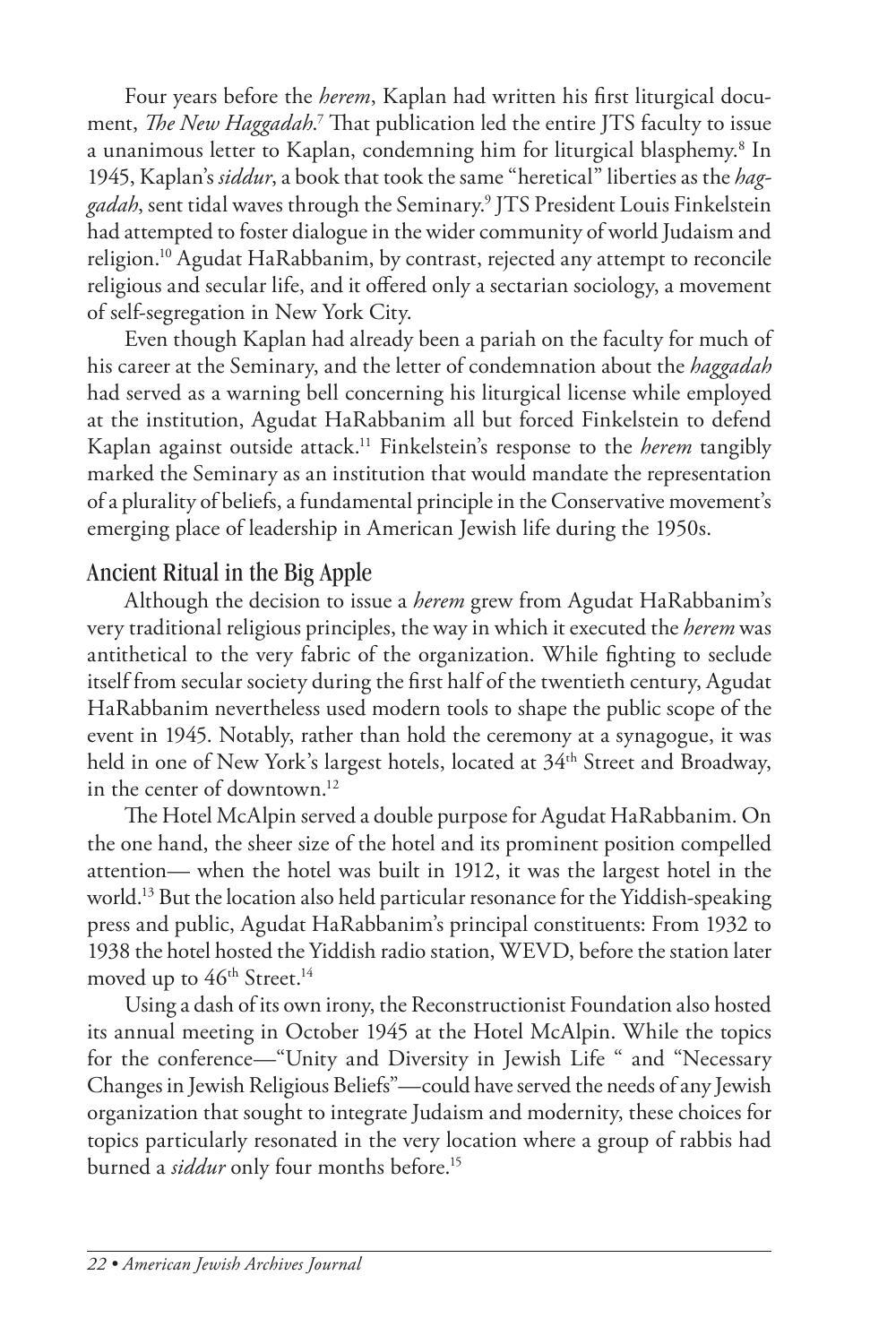Agudat HaRabbanim used the press as their primary vehicle to publicize the *herem*. In pre-emancipated society, the rabbis advertised an excommunication by simply announcing it at a community function. But in twentieth-century America, where New York Jews were scattered both by geography and ideology, the only common medium was the press. Perhaps this was the ultimate irony in the situation—that the Union of Orthodox Rabbis expected the social norms of the past to yield the same results in New York City. For an excommunication to have any weight at all, the person being excommunicated needs to abide by the decree and to feel keenly the disgrace of being ousted from a small and closed community. Without this fundamental fact, the excommunication is empty rhetoric—or worse, seen as an unwarranted attack on individual freedom.16 Though the excommunication featured a particularly extreme example of how the Union of Orthodox Rabbis used the media for its own political purposes, the press had no problem responding to the organization's goals, as Kaplan lamented in his journal:

If I were asked what I regard as the most disheartening aspect in Jewish life as reflected in the tragi-comedy of the herem, I would say that… we have rabbinical gangsters who resort to nazi methods in order to regain their authority and on the other hand our Jewish journalists are cynical about the whole business and treat the very attempt to articulate religious values in terms of a modern outlook in life as silly and superfluous.<sup>17</sup>

Ultimately, condemnation of Kaplan's *siddur* was secondary in the *herem*  ceremony to a bigger foe of the era: Conservative Judaism. Agudat HaRabbanim used this opportunity to try to undermine the movement's political influence in America. Representing Kaplan as the archetype of Seminary heresy, the formal excommunication document stated:

We have gathered today to condemn with a tremendous protest against one of the Conservative rabbis,<sup>18</sup> who scatters a new siddur in Israel. [The Conservatives] are even more inferior than the Reformers, because every Jewish Haredi knows from a Reformer—that he needs to stray from them. But the Conservatives clothe themselves in a new Judaism, and after them stream Haredi Jews, because they think that it is the same as ours.<sup>19</sup>

Of course the real irony concerning this declaration was that this *siddur* was in no way institutionally a Conservative prayer book.<sup>20</sup> Though it can be debated whether Kaplan's ideas fit the mold of Conservative Judaism, his ideologies—and certainly his liturgical documents—fell outside the bounds of what JTS was willing to endorse.<sup>21</sup> In fact, the Conservative movement would publish its *own* prayer book just one year later.<sup>22</sup>

Before an audience of more than two hundred rabbis, Agudat HaRabbanim's Rabbi Israel Rosenberg reminded the crowd about *The New Haggadah*, in which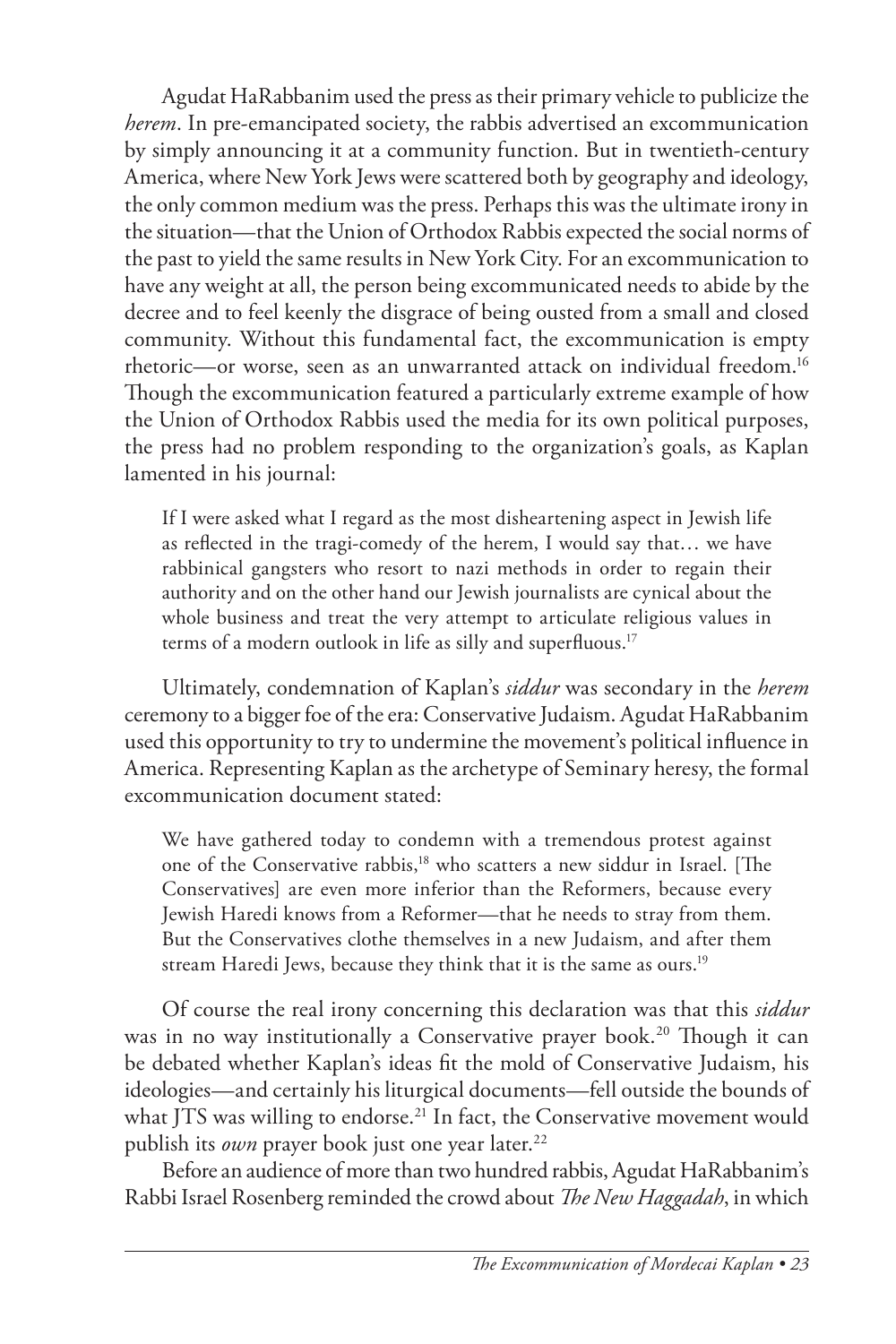Kaplan excised all references to God's condemning enemies of the Jewish people.23 Of course, the most obvious argument against this excision was the Holocaust, still painful today and, at that moment, a newly revealed trauma; eliminating the Nazis was the *only* way to ensure the very survival of Judaism.<sup>24</sup> Rosenberg spoke of the textual excision and ran with his own homiletical license, using this example from the liturgy as a proof of the extent of Kaplan's heresy. After all, as Rosenberg stated, how could one already forget "the death in Majdanek, Auschwitz, Treblinka, Buchenwald, Dachau and more?"25

With the speech complete, Rabbi Israel Doshowitz next read the formal decision aloud, and each member present repeated, word for word, the proceedings.<sup>26</sup> Following the recitation of the first Psalm,<sup>27</sup> Rabbi Meir Krieger established that the agreement was according to Jewish religious law, at which point one rabbi burned a copy of Kaplan's *siddur*. 28

The Union of Orthodox Rabbis later disavowed responsibility for the book burning, claiming that the event was not a scheduled part of the ceremony but rather the act of one rabbi from the audience who acted on his own, after the service was completed.<sup>29</sup> This version seems unlikely, however, since the article about the excommunication in *HaPardes*, the unofficial magazine of Agudat HaRabbanim, gives specific justification for the book burning as part of the ceremony, and does so in halakhic terms.30 The more likely scenario is that, after witnessing the heated public reaction, Agudat HaRabbanim chose to disavow responsibility for burning the *siddur* as a face-saving public relations move. Thus, by saying that the burning was not part of the planned activities, the Union of Orthodox Rabbis could attempt to refocus public attention on the greater issues of the heresy of Kaplan and the Conservative movement, rather than on a particularly unsettling segment of the ceremony, which itself evoked memories of Nazi ritual book burning. Of course, the uproar implies that Agudat HaRabbanim did not realize that most Americans would be troubled by a book burning in 1945—a lapse of judgment that would manifest the extent to which the Union of Orthodox Rabbis had lost touch with contemporary currents in American culture.<sup>31</sup>

The written text of the *herem* echoed much of what Rosenberg issued in his speech, echoing the vociferous castigation of Kaplan: "Dr. Kaplan has published a new monster that was prepared in the name of a *prayer book* [emphasis in the original]; its contents were shown to the eye of every heretic and heresy before the God of Israel and the fields of the faith of Israel's Torah."32 The document explained that because of this publication, Agudat HaRabbanim had decided to remove Kaplan from the nation of Israel until "he [returned] with full repentance according to the law and the faith."33 While Kaplan would have a chance, albeit a small one, to return to the nation of Israel according to the Union of Orthodox Rabbi's standards, the *siddur* was banned for all time; one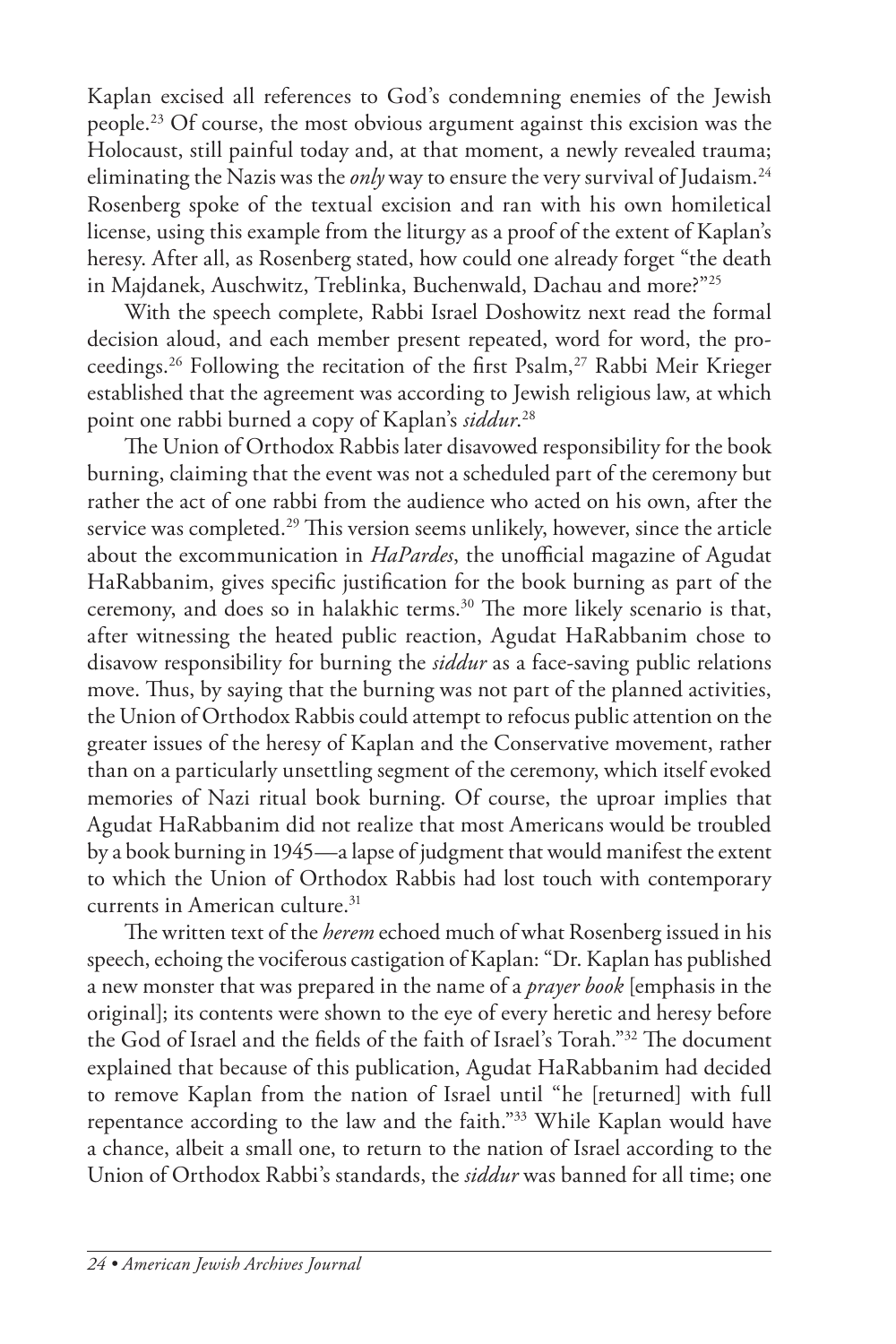should not even deign to look at it nor touch it, and it would not be allowed anywhere in Jewish communal settings.<sup>34</sup>

Following the declaration, the text provides the scriptural precedents for issuing the *herem*, citing rabbinic prohibitions to tamper with prayer. Using proofs from tractates *Berakhot* and *Megillah* of the *Babylonian Talmud* as well as from Maimonides's *Laws of Prayer*, the *herem* document expresses profound distress that a man two thousand years after the Court of Elders could simply "raise his hand" and "strike down a tradition" that had been passed down from generation to generation.<sup>35</sup> In an ultimate statement of frustration, one that seems antithetical to such a legal document, the Hebrew text follows with what can only be interpreted as two internal screams, "Ahh! Ahh!"36 If the *herem* itself did not already indicate an act of ultimate despair, then its very language would make clear that this document and ritual formed a desperate attempt by Agudat HaRabbanim to retain its political power in Judaism.

## Agudat HaRabbanim: Attacking Kaplan and JTS Since Day One

Agudat HaRabbanim was formed in 1902, one day following the death of Rabbi Jacob Joseph, the chief rabbi of New York. Its formation was in response to American secularism, which it saw as sabotaging the integrity of Judaism. The rabbis defined their mission as a "divine obligation to unite and form a union of Orthodox rabbis."37

Agudat HaRabbanim began voicing its distaste for Kaplan virtually from the moment he set foot outside the gates of JTS after his rabbinical ordination in 1903.38 By 1904, the organization issued a circular throughout the Jewish press, specifically targeting Kaplan as well as other graduates of the Seminary. Some of the American Jewish press felt threatened immediately by the antagonistic Agudat HaRabbanim; the *Yidishe Gazetten*, a paper usually associated with moderate Orthodoxy, wrote: "We shudder to think of the depths to which these men would drag Judaism if they had the power–to what extremes their fanaticism would reach."39 The *American Hebrew*, which mistook the circular for a *herem*, was particularly perturbed by the idea of an excommunication decree against Kaplan. Characterizing the decision as "*hillul Ha Shem–*a profanation of our Holy Faith," the publication condemned the perceived *herem* as "a disgrace [which] tends to lower our fellow citizens of our faiths."40

Agudat HaRabbanim issued its most extreme pre-excommunication condemnation of Kaplan in a response to an article he wrote in the *Menorah Journal* in 1920, titled, "A Program for the Reconstruction of Judaism":

The Agudat ha-Rabbanim demands from Prof. Kaplan and from the other workers in the society 'Tehiyat Israel' that they should at once stop their activities. If no reply is received from them in the course of one week, the Agudat ha-Rabbanim shall be prepared to begin open warfare against this movement and use all possible means in this warfare.<sup>41</sup>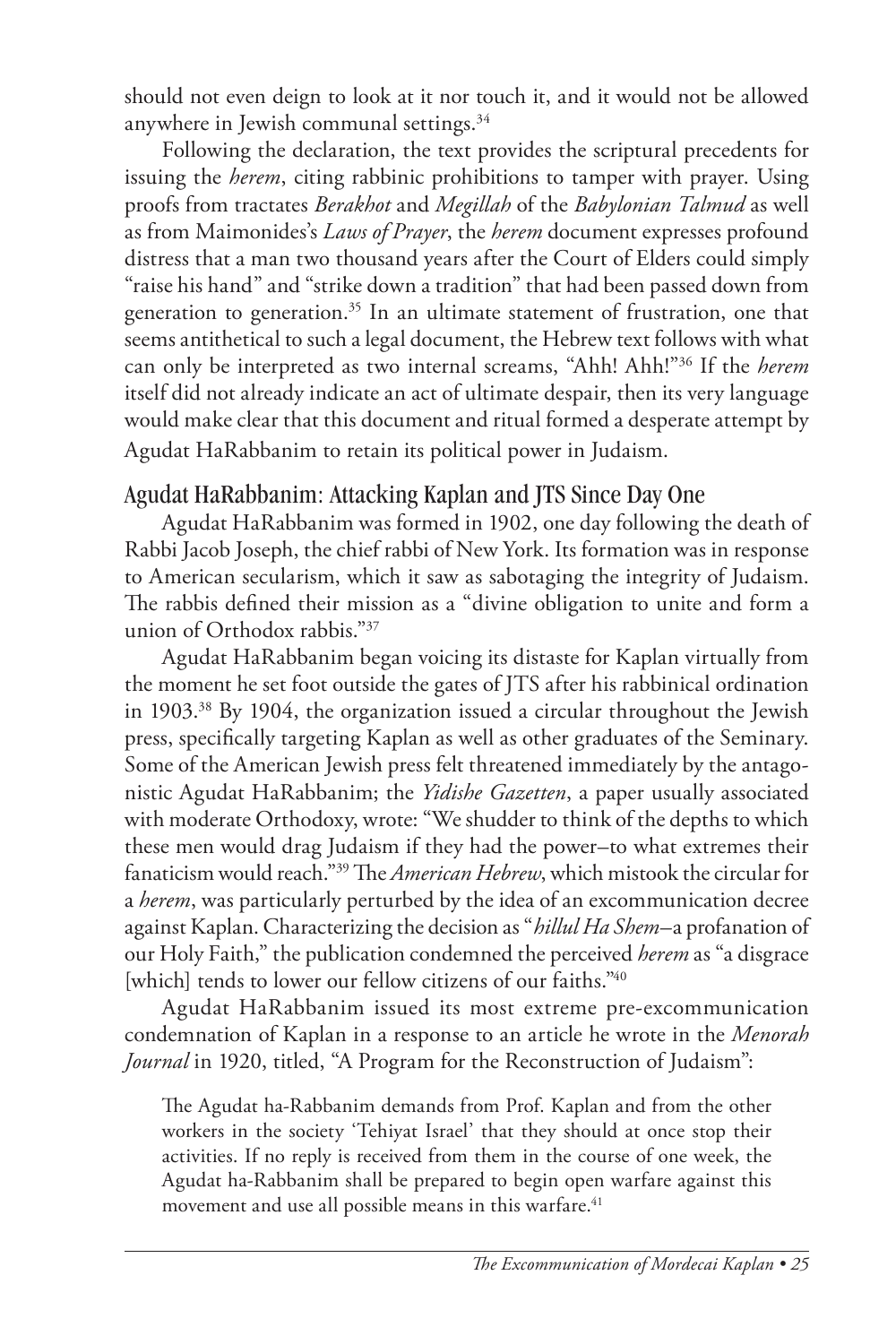Of course, while extreme, this invocation of "war" was merely rhetorical; twenty-four years later, in the wake of a worldwide shooting war, the declaration evolved into action, manifested by the burning of Kaplan's *siddur*. 42

Because Agudat HaRabbanim declared itself as the *only* Orthodox rabbinate in America, it felt an obligation, perhaps even a divine imperative, to protect the American Jewish community from being steered from the proper "way."43 Nowhere did the organization exemplify its theocratic reign over American Jewish life more vividly than in its attempt to control the *kashrut* industry. Control over what people eat, after all, has an everyday effect and guarantees an institution's influence in routine activities. Friction over the supervision of kosher food has been a concern throughout Jewish history, in part because of the deep legal complexities involved in the process. As a result, the position of guardian of the kosher food industry has held great political and moral clout within the Orthodox community. From its inception in 1902 until 1923, Agudat HaRabbanim had been the sole institutional authority on *kashrut*. However, in 1923 the Orthodox Union (OU) officially entered the *kashrut* derby when it sanctioned Heinz Vegetarian Beans, giving Agudat HaRabbanim its first competition in the American *kashrut* industry. With that new competition, more than ever, Agudat HaRabbanim had to prove its status as *the* system of Torah-true Judaism and, hence, the only entity to which Jews should turn for religious authority. But the defense of its authority sparked both liberal and orthodox members to resist the organization's attempted control of the market.<sup>44</sup> In particular, other Orthodox organizations that dealt with halakhic minutiae read Agudat HaRabbanim's arguments over *kashrut* in America as political skirmishes that did not deal with the ultimate issues ingrained in the religious law. An editorial in the 1941 edition of *The Commentator*, Yeshiva College's newspaper, read:

That the driving force… is the leadership of the *Agudat HaRabbanim* is no surprise. The record of anarchy in *Kashrut*, and the dire danger of a barren future to Torah-true Judaism are eloquent testimony to the hegemony of the *Agudat HaRabbanim* in American Orthodox life.45

Following the excommunication, Kaplan noted in his journal just how desperate he believed the organization to be and commented on what he felt was its tyrannical hold on the *kashrut* industry:

From the standpoint of a struggle for power, we have to remember that those rabbis represent a vanishing order. Their sense of insecurity is great. To achieve some degree of security they have to depend on the Kashrut business. To make sure that people will demand Kashrut, they combat all tendencies that might weaken their authority.… Here is where the nazi pattern of struggle for power begins to emerge. The Nazis—the spokesmen of a people trying to overcome its sense of insecurity by a violent struggle for power—singled out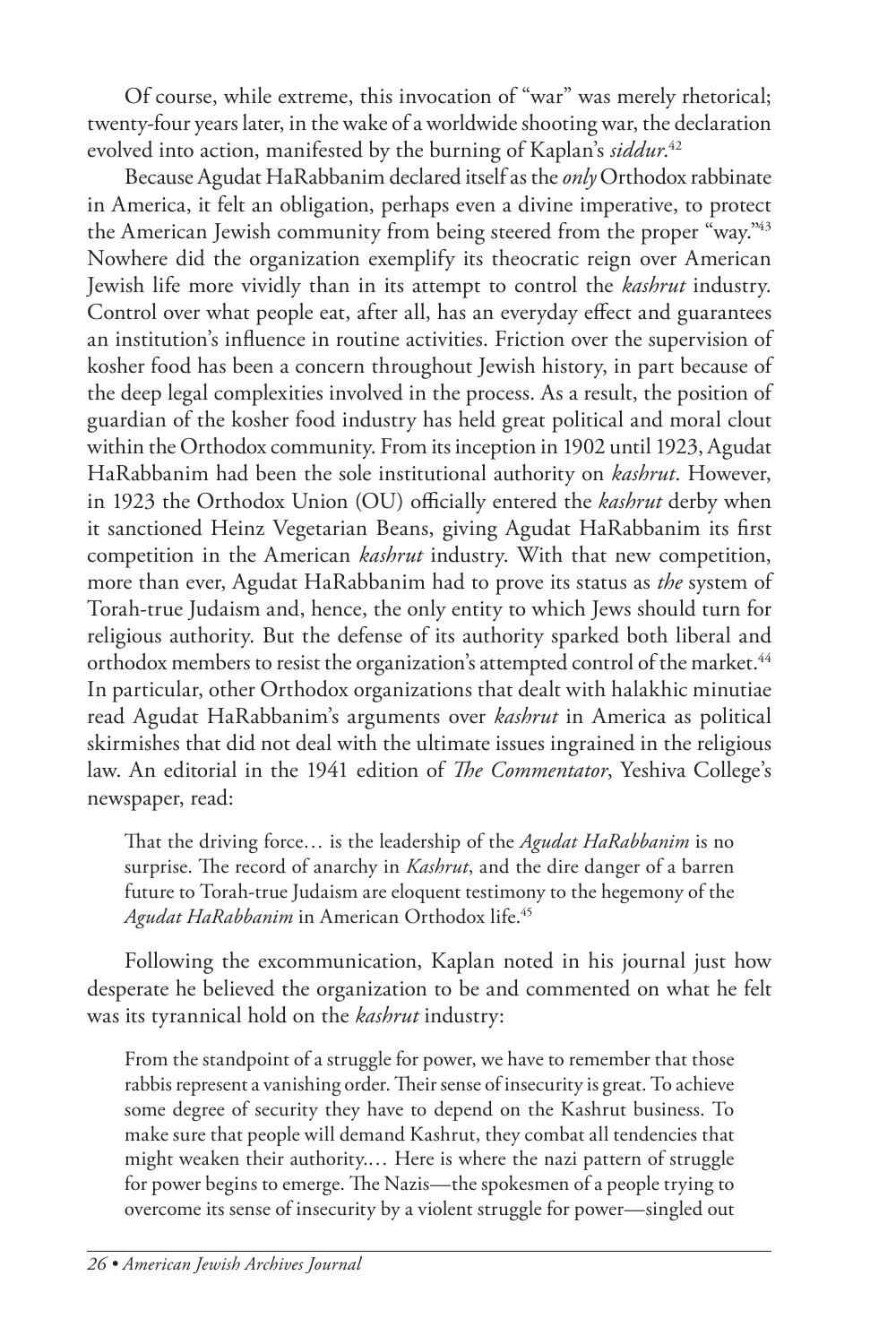the democracies as the object of attack. In order to bring about inner division among these democracies the nazis [blamed] the Jews, who were the most conspicuous beneficiaries of democracy.… In like manner the most conspicuous beneficiaries of the liberal policy of the Conservative movement is Kaplan whose atheistic philosophy is the dominant philosophy of the movement. It is therefore urgent that we must stop him. Now that he has come out with a prayer book in which he openly aims his heresies is the most opportune time to launch an attack against the entire Conservative movement.<sup>46</sup>

The 1930s marked a time when the Conservative movement also threatened Agudat HaRabbanim's status as the sole expert in Jewish legal exegesis. In his 1932 address, Union of Orthodox Rabbis President Rabbi Eliezer Silver spoke to the members of Agudat HaRabbanim about the dangers that Conservatives would pose in American Jewish life, not only in disseminating critical approaches to Torah study but even in areas of halakhah:

We now must contend with the Conservatives who consider themselves Orthodox. They have begun to seize for themselves the duties of the authentic rabbinate.… We must oppose them and display to the masses exactly who are the genuine and learned rabbis.<sup>47</sup>

Agudat HaRabbanim felt that it had "let" JTS rabbis encroach on the national halakhic conscience by not fighting vociferously enough against their opinions. By 1930, with JTS graduate Louis Epstein's proposal of a legal allowance for a woman who was refused a *get* (Jewish divorce) to remarry, the Union of Orthodox Rabbis could no longer see Conservative rabbis as irrelevant to matters of a national halakhic consciousness.<sup>48</sup> Right-wing Orthodoxy went as far as to blame itself for allowing Conservative voices to influence the American consciousness, even in the realm of halakhah. As it says in Agudat HaRabbanim's unofficial journal, *HaPardes:*

We must confess and say "we are guilty"! There are found among us rabbis who respect them, who come together with them to be *mesader kiddushin*  [marriage officiate], or at other gatherings. There are those of us who enter their synagogues… there are those of us who educate our children in their seminary, and this is what brought about their *chutzpah* to establish themselves as rabbis, to rule in halakhot of *gittin* [divorce] and *kiddushin* [betrothal].49

In a defensive response to Epstein's 1930 article and its companion *teshuvah* (responsum), written in 1935, the Union of Orthodox Rabbis issued an anonymous *herem* in 1935 against anyone who would dare to use the responsum.<sup>50</sup> For Agudat HaRabbanim, this *teshuvah* meant that the OU, with its entrance into *kashrut* certification, was not the only organization taking halakhic power away from its previously impenetrable organization; now the tower of heretics at JTS was doing so as well.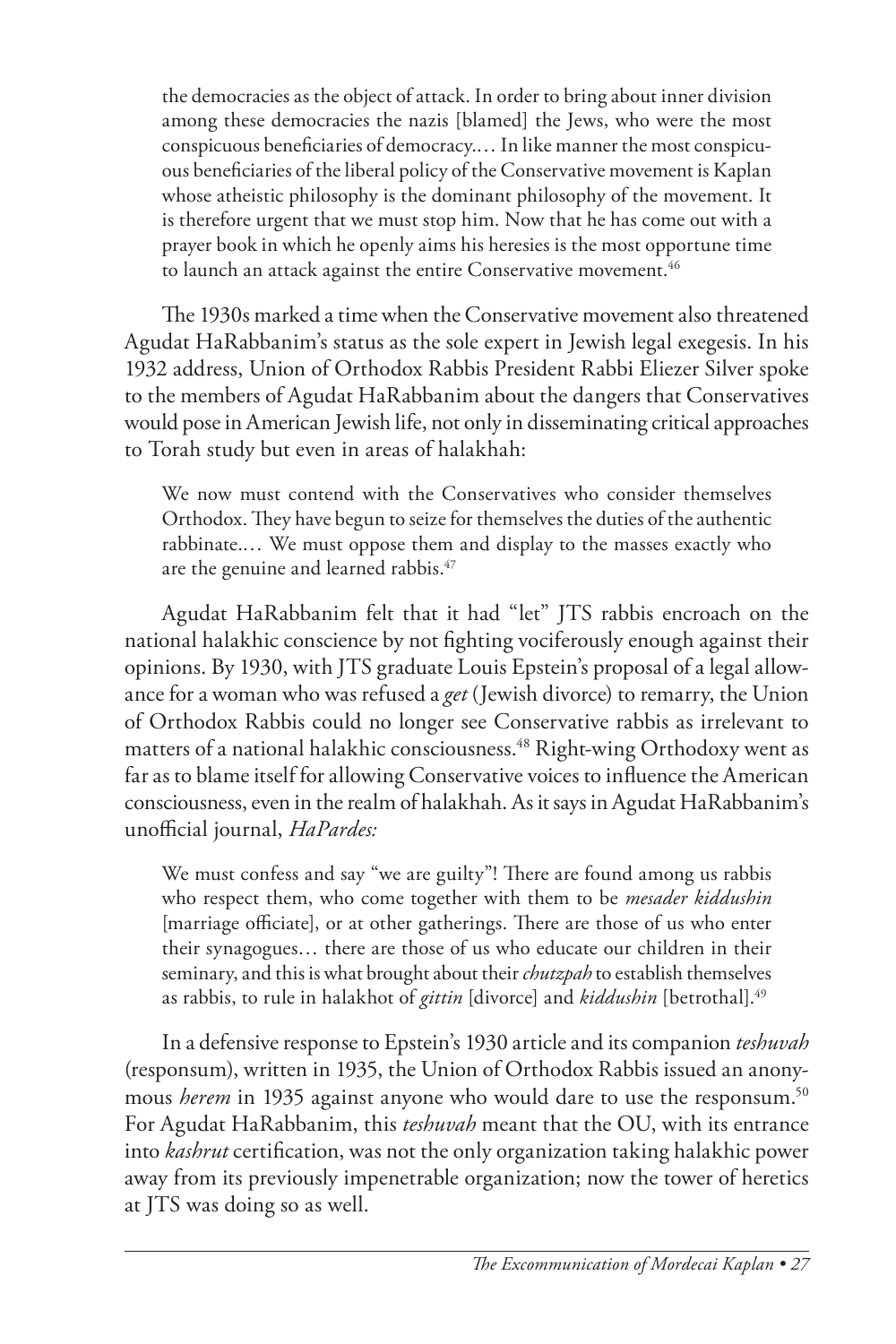

*Mordecai Kaplan's 1945 Sabbath Prayer book* (Courtesy Klau Library)

## The *Siddur* Burned in the Name of Religion

Kaplan articulated his vision for a prayer book as early as 1923, in the published dedication of the Society for the Advancement of Judaism, the synagogue he founded to sponsor a reconstructionist ideology.<sup>51</sup> In describing his "Thirteen Wants" for Judaism at the dedication ceremony, Kaplan's seventh "Want" discussed enabling Jews "to worship God in sincerity and in truth"—and Kaplan did not believe that the established liturgy filled the community's needs.<sup>52</sup>

For Kaplan and his coeditors, Ira Eisenstein and Eugene Kohn, this document represented a way to return people to prayer. As they describe in the introduction: "The motions survive; the emotions have fled. The lips move, but the heart is unmoved."53 Yet the editors understood that this particular *siddur* would be deemed a radical text. Thus they prefaced it with caution, adding a footnote as early as the title of the introduction, specifically indicating that no other institutions—namely JTS—contributed to producing the *siddur*. Kaplan predicted the potential fallout, because he had already experienced turmoil with the publication of his *haggadah.* 

Although Kaplan's philosophical texts were also considered heretical, applying his ideologies to a prayer book transferred heretical philosophy to heretical human behavior. Indeed, JTS would not want to be associated with the ideological message of the *siddur*, or for that matter, even to own a copy of it. Upon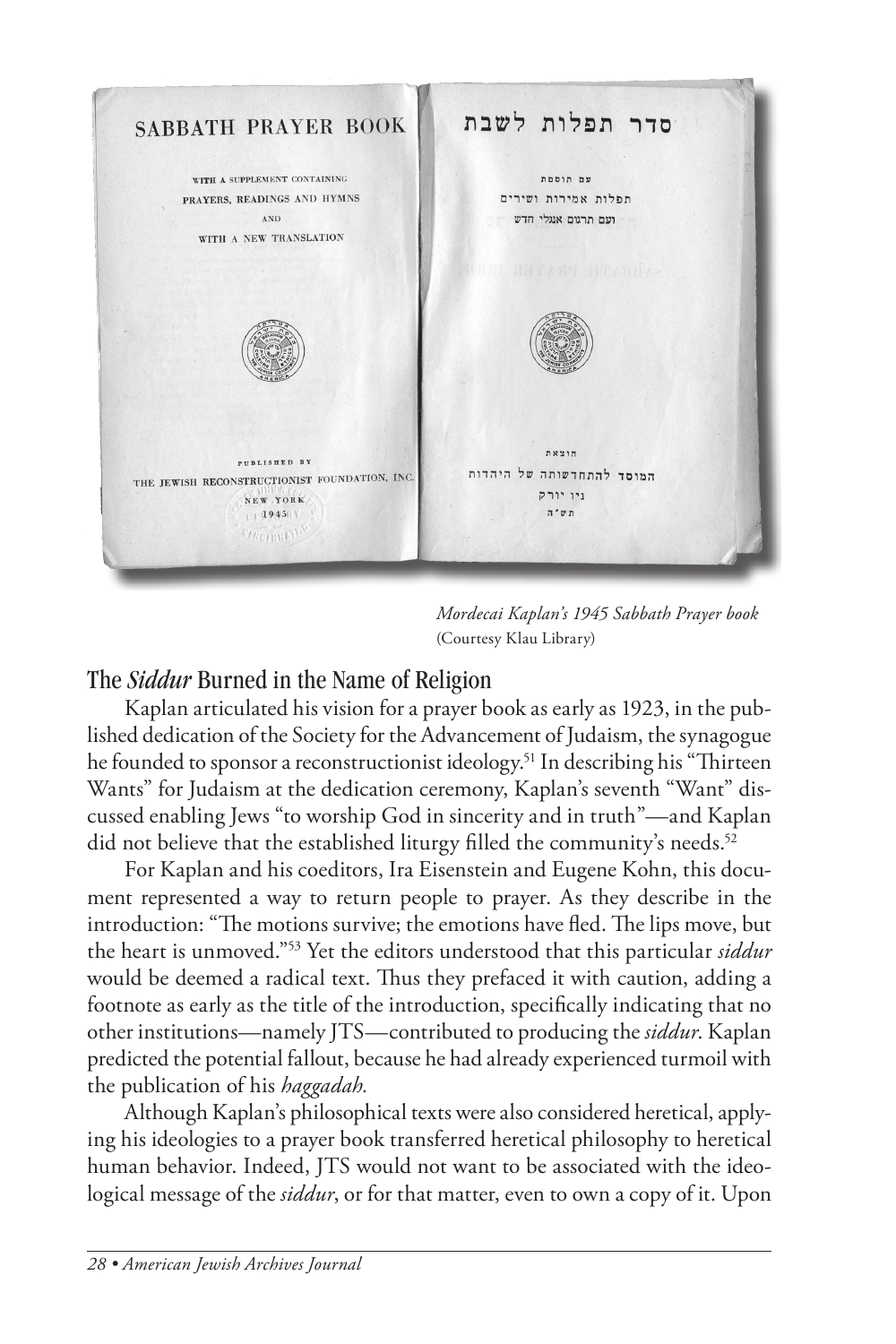publication, Kaplan asked Finkelstein if he should even bother giving copies as a courtesy to his colleagues, as was customary. He noted in his journal:

When the new Prayer Book appeared, I told F. that I did not [know] whether to send copies of it to my colleagues on the faculty or not. On the one hand, I didn't want to slight them by not sending them copies of the prayer book. On the other hand, I didn't want to irritate them by sending them copies, knowing how bitterly opposed most of them were to the changes in the new prayer-book. I asked F. to sound my colleagues to find out how they felt. When I saw him last week he told me I needn't bother sending them.<sup>54</sup>

For the *siddur* to evoke religious meaning for twentieth-century Jews, Kaplan felt that the liturgy had to be intellectually honest about the goals of modernity, even if that meant changing the ideals of ancient doctrine.<sup>55</sup> As he and his coeditors point out in the introduction:

People expect a Jewish prayer book to express what a Jew should believe about God, Israel and the Torah, and about the meaning of human life and the destiny of mankind. We must not disappoint them in that expectation. But, unless we eliminate from the traditional text statements of belief that are untenable and of desires which we do not or should not cherish, we mislead the simple and alienate the sophisticated.<sup>56</sup>

Thus, Kaplan and his coeditors notably eliminated references to several doctrines: Jews as the chosen people, the personal Messiah, a supernatural God who has a role in daily life, divine retribution, and the restoration of the Temple sacrificial cult.<sup>57</sup> In some cases, the editors replaced the traditional texts with ones that responded to the moral tone the editors wished to set; in others, they simply excised the troublesome passage completely.<sup>58</sup>

The JTS faculty considered these alterations particularly contentious because non-Jewish circles often misunderstood the concept of the selection of Israel and interpreted it as a certain Jewish arrogance. For a rabbi who understood the theoretical original intent of the texts to make such changes seemed to legitimize the views of the non-Jewish opponent, as the letter from the Seminary faculty about the *haggadah* suggests: "Such a change would indicate that the doctrine of the election of Israel implies a sense of superiority on the part of Israel. This accusation so frequently made by the enemies of Israel is, of course, groundless."59

Prayers flowed through Kaplan's journal, some of which were modified and incorporated into the prayer book.<sup>60</sup> As with the rest of Kaplan's interpretation of Judaism, however, his personal prayers often were distinctly tailored. Eisenstein described how in the summer of 1942 at the New Jersey shore he saw Kaplan praying from texts other than a *siddur*. It was not unusual for Eisenstein to see Kaplan wrapped in *tefilin* (phylacteries) and a *tallit* (prayer shawl) yet also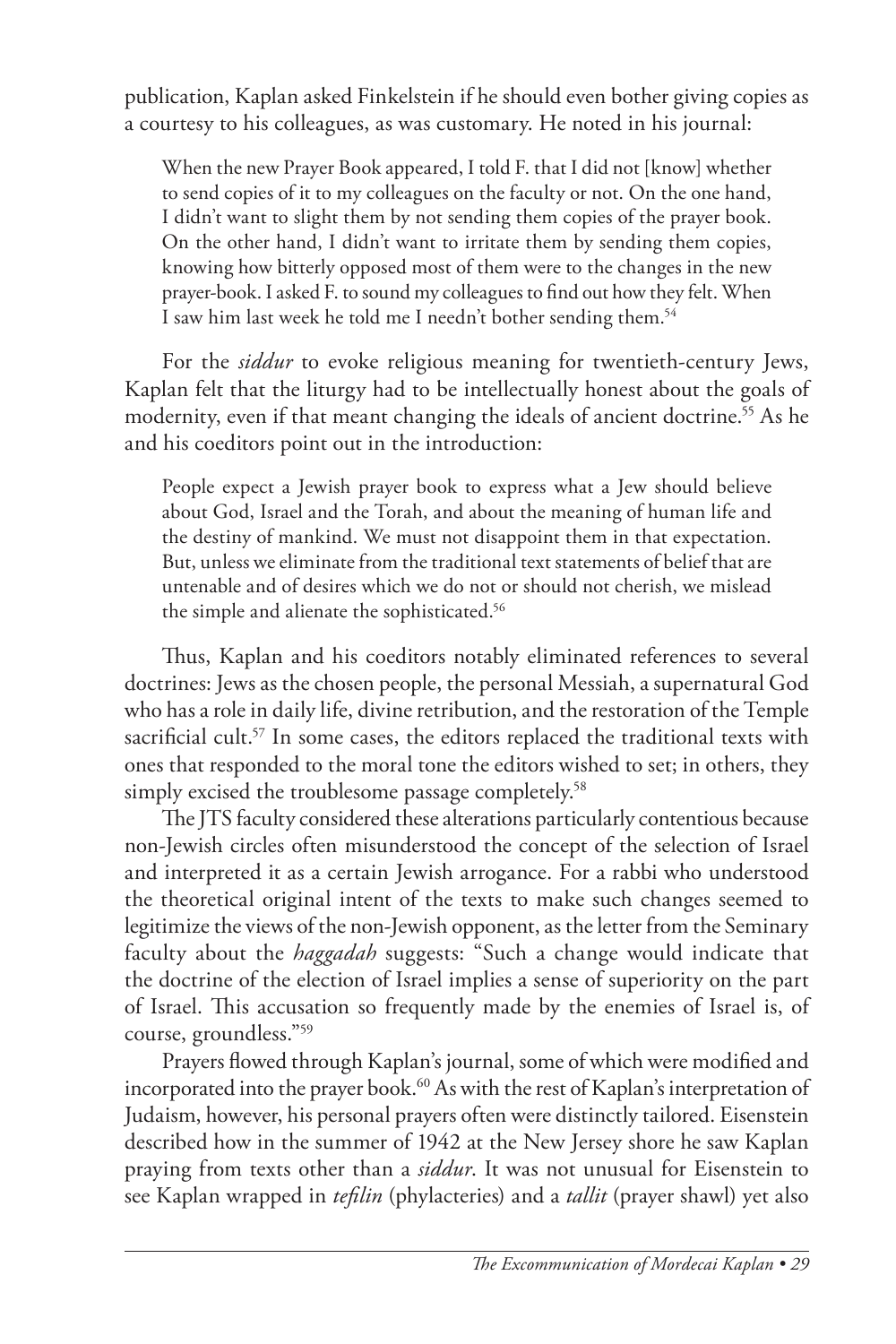to see Kaplan "davening from Dewey."61 Prayer stood at the center of his life, so it was not surprising that it was key to his efforts to reconstruct Judaism in the modern era.

A gifted and committed teacher who felt that education was one of the essential components to the Jewish people's survival, Kaplan also placed pedagogy at the center of his *siddur*. More than a vehicle to communicate with God, this text would serve as a mode of instruction, both in the nature of the text itself and in how Kaplan limited the traditional readings to make room for supplementary study. For example, he eliminated repetitions of the standing prayer and most of the additional service for the Sabbath, choosing instead to include supplementary study materials that could be accessed easily within the *siddur*. Not only did shortening the service make room for studying texts, but the prayer book itself functioned as a study guide, with 329 of the 565 pages appearing as supplemental readings.62 Kaplan also emphasized the American experience of prayer, including prayers and entire services for holidays such as Memorial Day, Independence Day, and Thanksgiving. He crafted a vision for living as "cultural hyphenates"—to be an American Jew was to live both as a citizen of the American civilization and the Jewish civilization.<sup>63</sup>

Kaplan ultimately felt that Jews did not feel at peace in a traditional prayer setting and were alienated by the service. Therefore, by creating a *siddur* that catered to what he felt people needed—rather than prayers prescribed by a system of Jewish law, which he often felt to be antiquated—he created what he believed to be a means to bring people to the synagogue.

## Why Kaplan? Why Excommunication?

While Agudat HaRabbanim clearly saw Kaplan as a threat to the fabric of traditional Judaism, the changes that he made to the service were relatively tame compared to those of the American Reformers. This begs the question: Why didn't right-wing Orthodoxy excommunicate the creators of the Reform liturgy? The reality is that, politically, there was no real opportunity for Agudat HaRabbanim to make a similar statement regarding the Reform Jews of the nineteenth century. By the time Agudat HaRabbanim had decided to use its political clout for an excommunication, it felt that the Reformers had so far removed themselves from the Jewish norm of discourse that they no longer were a part of the Jewish mainstream. As the formal statement of the *herem*  stated: "It is more comfortable for a Jew to enter into a Christian Church than to enter a Reform Temple."64

The question—why Kaplan instead of the Reformers?—seems to have been a common question at the time.<sup>65</sup> Indeed, Agudat HaRabbanim spoke to this topic in the *herem* document, and Rabbi Israel Rosenberg also mentioned it in his interview with the *New York Times*. 66 The answer showed a consistent paranoia: Agudat HaRabbanim legitimately feared that Orthodox Jews would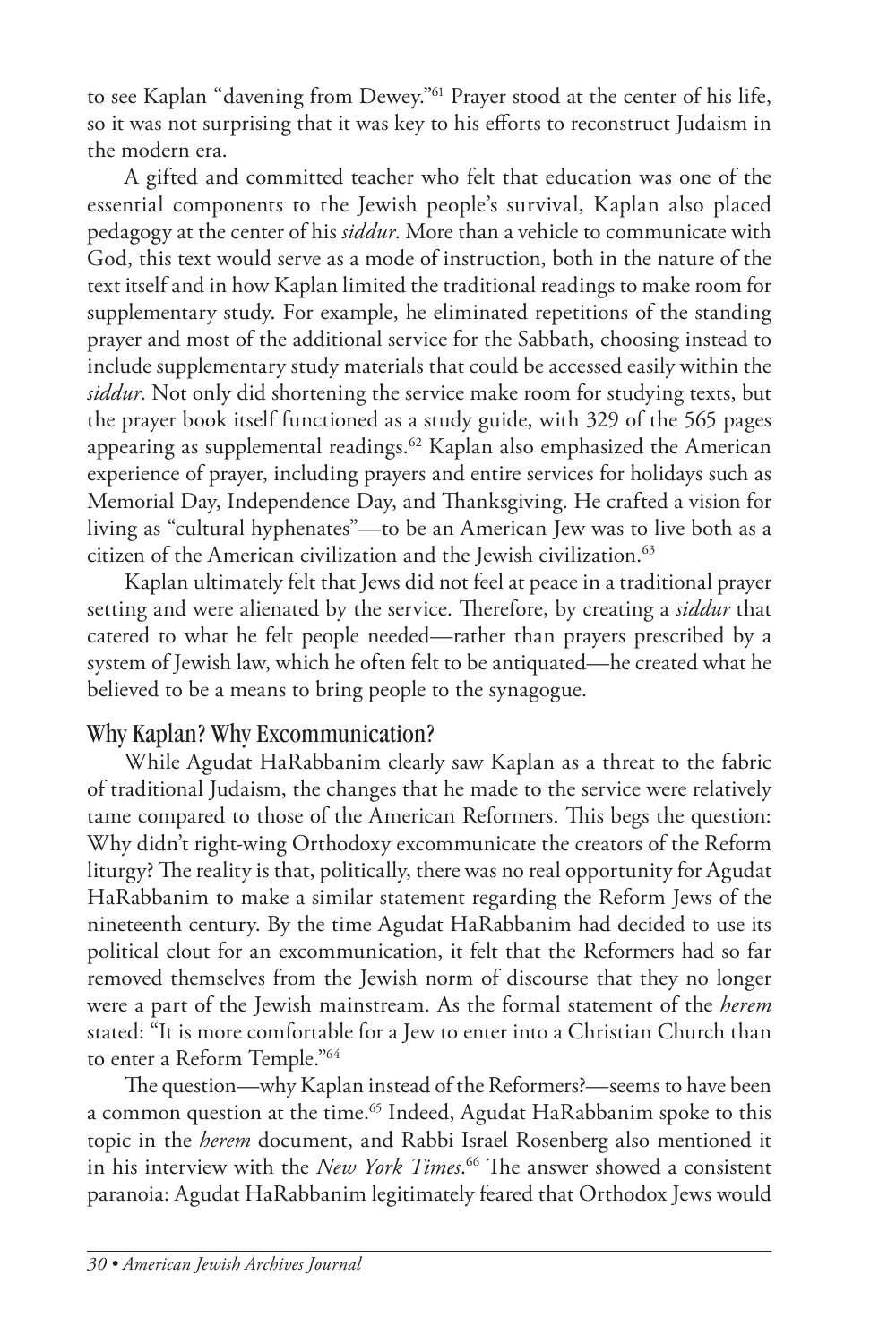pick up Kaplan's *siddur* because of its traditional physical appearance. They would then unwittingly begin using it, falling victim to its heresies!

Rabbi Joshua Trachtenberg's comments in the 1945 *American Jewish Year Book* underscore the confusion that even educated Jews felt about the decision to excommunicate Kaplan and not the Reformers:

The militant implication of this act is all the more strongly underscored by the fact that the Union had not seen fit to adopt such a stand against any other of the many 'unorthodox' prayer books previously issued during its forty-three year history.67

Ultimately Kaplan's ideologies were new but no more "heretical" than those of many other Jews. But since Kaplan's heresy looked similar to Orthodox texts and he offered a public, particularly boisterous, threat to the "traditional view," Agudat HaRabbanim felt the need to respond forcefully. This excommunication marked the opportunity to reassert a claim on the American Jewish landscape by bringing down a zealous figure like Kaplan; and, even more important, it presented Agudat HaRabbanim a chance to contest the entire Conservative movement.

#### Effects of the *Herem*

Did the excommunication accomplish any tangible political gain for Agudat HaRabbanim? After all, for an excommunication to have an effect, the condemned—as well as the Jewish community—had to acknowledge and abide by the decree. In a pre-emancipated society, the *herem* affected every part of an individual's life, since the central Jewish authorities controlled every aspect of community life—social, economic, and spiritual. The *herem* epitomized the ideals of the Old World, and Agudat HaRabbanim used it as an attempt to regain control of New York's Jews and to illustrate that its system still worked quite well in America. But in America, there was no court of Jewish law to which all Jews turned, and there was no way even to enforce the decree. Thus, a *New York Times* headline outlined the basic problem—and the ultimate irony—of a modern excommunication in a single phrase: "Group of Orthodox rabbis 'excommunicate' author of prayer book though he is not a member."68

For different reasons, both Kaplan and the Union of Orthodox Rabbis saw Judaism as slowly collapsing, and each sought solutions to the problem. However, the two views exemplified completely opposite approaches: one working to unify different streams of belief and practice, the other stoutly standing against such plurality. Thus, their battle became not how best to benefit the Jewish people by arguing against another ideology, but rather how to fight the individual who personified that ideology.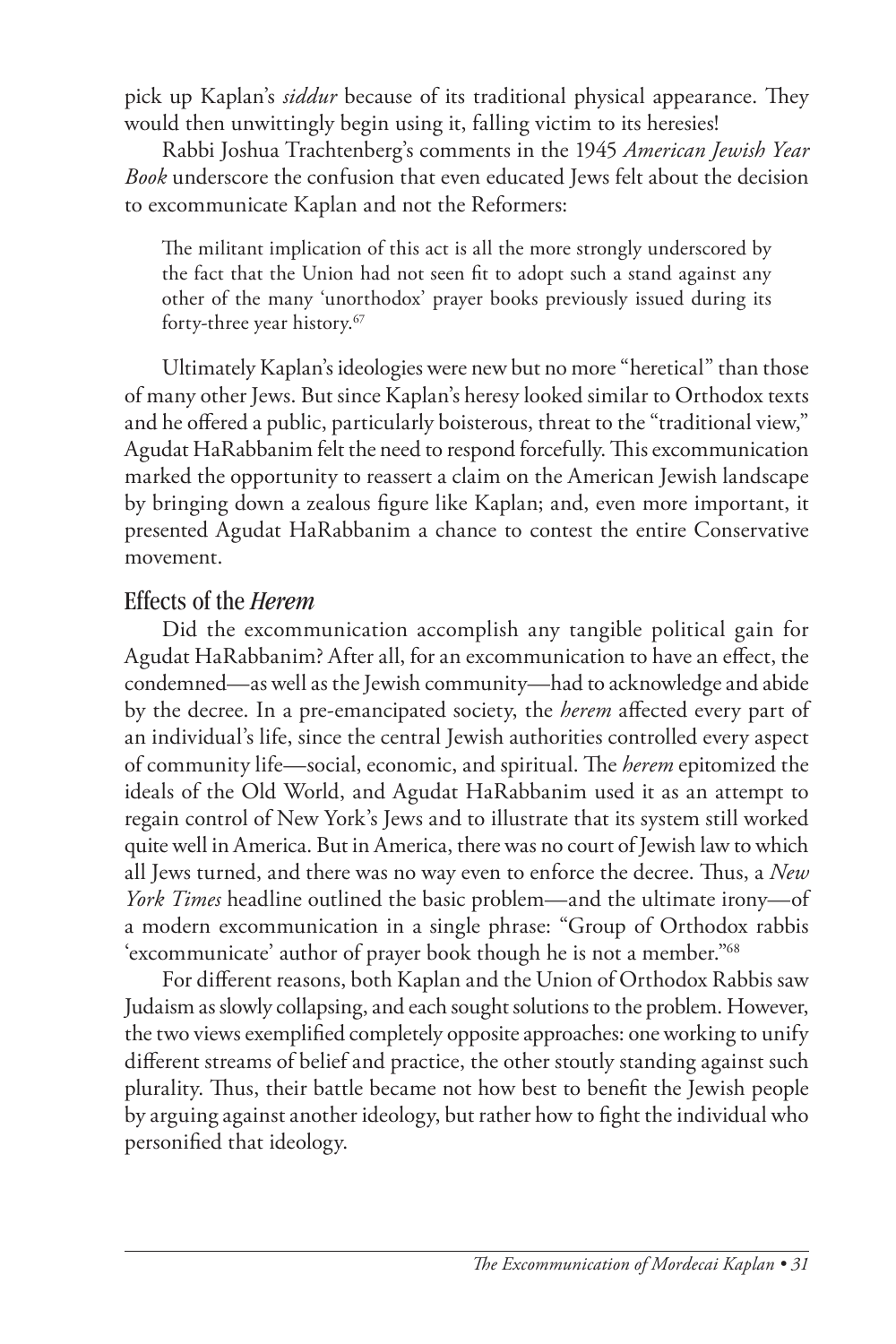# Everyone Has an Opinion: America Responds to the *Herem*

The pain of the *herem* struck Kaplan immediately, particularly in light of the burning of the *siddur* just one month after the victory over Nazi Europe. He voiced this throughout the months of June and July in his journals and publicly to the Jewish Telegraphic Agency:

It is just too bad that men who call themselves rabbis should in this day and age resort to the barbarous procedure of outlawing a man without giving him a hearing, and to the Nazi practice of burning books that displease them. God save us from such leadership and from the disgrace it is likely to bring upon Jews.<sup>69</sup>



But the event also directly affected his family. Shortly after the *herem*, Kaplan's youngest

*Mordecai Kaplan* (Courtesy American Jewish Archives)

daughter Selma went to the local kosher bakery to buy hallah and cakes for the Sabbath. But because of Agudat HaRabbanim's declaration, the clerk would not even serve her. "They said, sorry," she explained. "They just didn't want anything to do with that heretic Mordecai Kaplan."70

News of the excommunication literally made its way around the world as well; Professor Max Arzt of the JTS described how a U.S. Marine came across the *New York Times* article while on a ship in the Pacific Ocean, and though he came from a yeshiva background, he was deeply dismayed by the *herem* and ultimately feared for the future of the Jewish people.<sup>71</sup>

Conservative Jewish leaders expressed concerns similar to Kaplan's, fearing that outsiders to Judaism might believe that the excommunication and book burning represented the unanimous decision of American Jews. Thus, the final paragraph of the Rabbinical Assembly's (RA) resolution about the *herem* stated:

We assure the public at large that the action of the Agudat Harabbanim is in violation of the feelings of the overwhelming majority of American Jewry, whose loyalty to Judaism expresses itself not only through ritual observance and ethical conduct but also through a genuine respect for the freedom of man's conscience.<sup>72</sup>

Both for Kaplan and the Conservative movement, intellectual freedom stood as the central doctrine that *had* to remain open in America. Ultimately, the Conservative movement had nearly as much to lose from this *herem* as Kaplan himself; if Agudat HaRabbanim could excommunicate Kaplan, then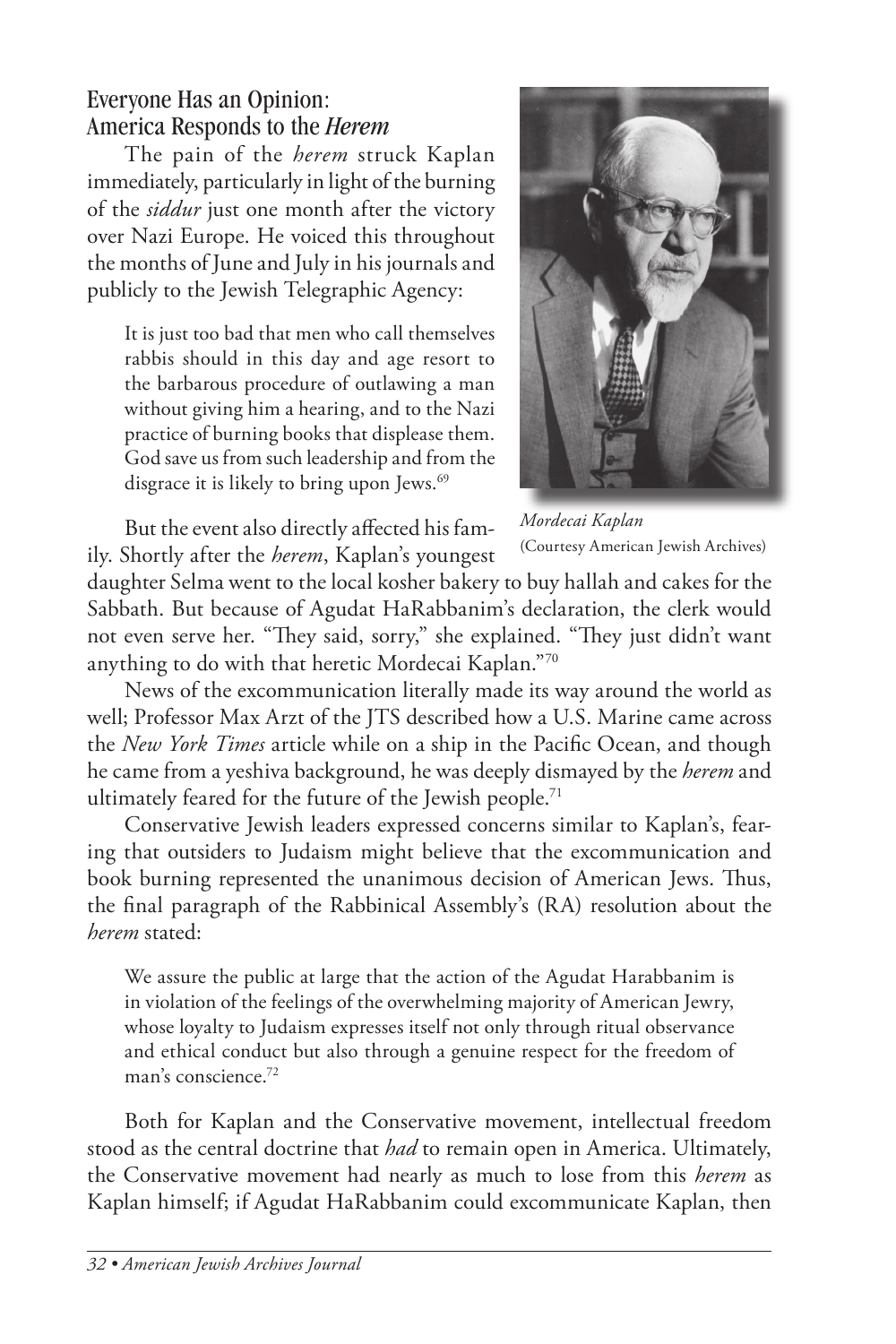the institution that housed him also would be severely threatened. Above all, the Conservative movement, particularly its seminary, needed the ability to question all aspects of Judaism in a free, democratic environment, even if it vehemently disagreed with the contents of the *siddur* itself.

In July, Kaplan wrote a three-column defense of himself in the Hebrew newspaper *HaDoar*, responding not only to the *herem* but also to the entire worldview of the Union of Orthodox Rabbis.73 Kaplan was particularly frustrated that Agudat HaRabbanim could issue the *herem* for political reasons but couch it in religious terms. Just as this was an opportunity for Agudat HaRabbanim to attack Kaplan, Kaplan could fire back with that same gusto. While his personal anger and pain cannot be ignored, he legitimately feared how the outside world would view this event, at a time when Jews needed to rally international support for a Jewish state. What will "sweep the hearts of the nations to us that they will give us a nation and the permission to govern ourselves?" he questioned.74

But ironically, by excommunicating Kaplan, Agudat HaRabbanim almost completely removed the issue of theology from the discussion.<sup>75</sup> No longer could Conservative and Reform rabbis argue the merits of the document's content, because they had to defend Kaplan against the Union of Orthodox Rabbis' fundamentalism. Disagreeing with the prayer book actually was the norm in America at the time, but because Agudat HaRabbanim had resorted to such extreme measures, public condemnation of the *siddur* suddenly became a political faux pas. Kaplan, in seeking to educate about the excommunication, placed a notice in the *New York Times* to advertise his session at the Society for the Advancement of Judaism, titled "Excommunication vs. Freedom of Worship."76

The Reform rabbinical assembly, too, deeply disagreed with the merits of the *siddur*, but the Central Conference of American Rabbis (CCAR) thoroughly condemned the actions of Agudat HaRabbanim and did not address the contents of the *siddur* itself. "This shocking action violates the very spirit of freedom of thought and the tolerance which we cherish in our country," reads a draft of the statement from the CCAR, continuing,

It is an expression of bigotry. Without taking sides in the theological issues involved, we nevertheless must condemn unreservedly the revival of medieval acts of excommunication and book burning. When some rabbis, who are out of touch with the modern spirit, indulge themselves in such outgrown practices, they make themselves ridiculous and impair the good name of the entire rabbinate.<sup>77</sup>

Instead of overturning the new balance of power in American Judaism, the *herem* forced virtually every Jewish organization to react against Agudat HaRabbanim, ultimately demoting its authority over American Jewry.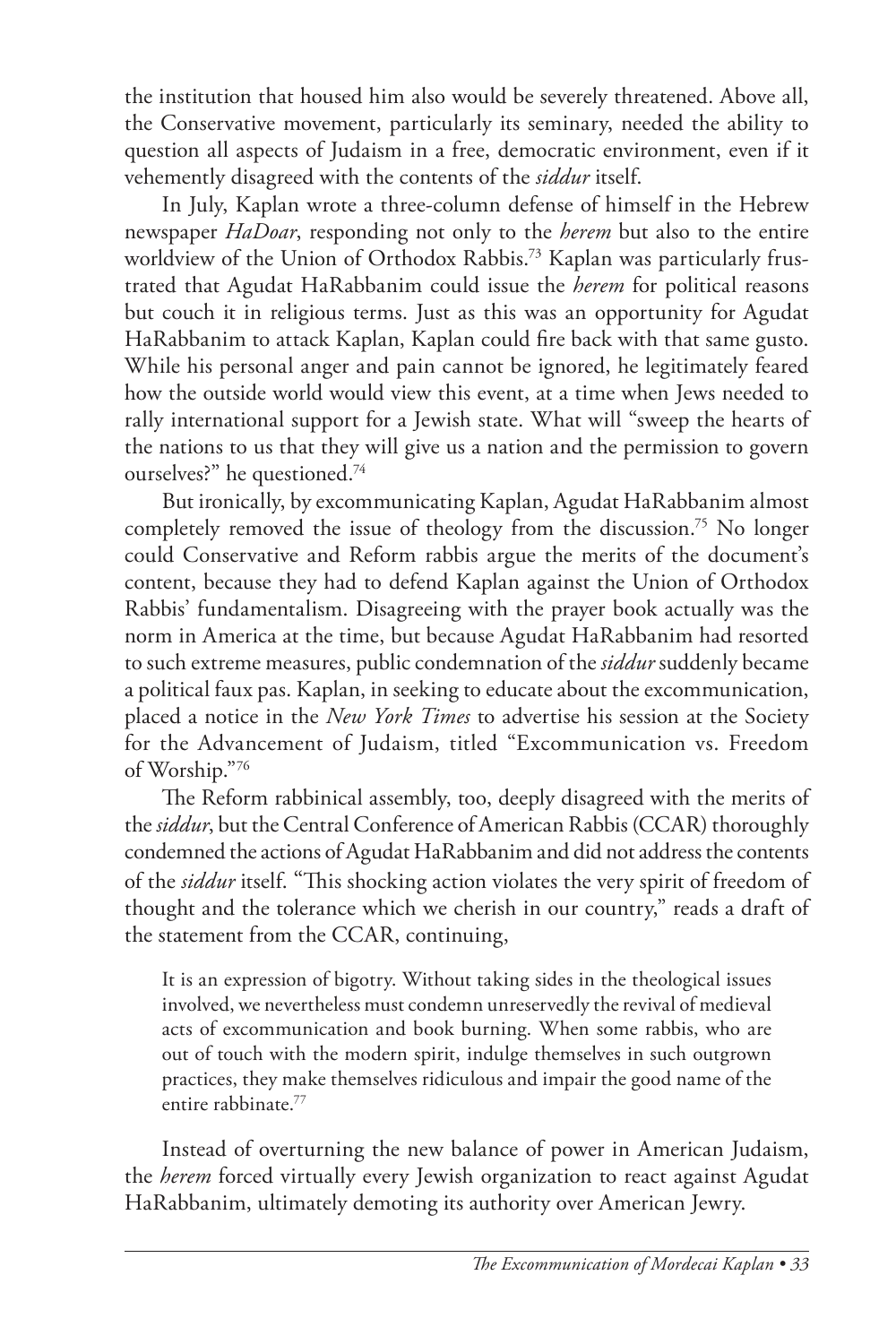## JTS Faculty Members Break Silence

While most of the American Jewish community remained silent about the content of the *siddur*, preferring instead to tackle what seemed to be the tyrannical tactics of Agudat HaRabbanim, three rabbis from JTS did attack the prayer book's theology—and the theology of Kaplan himself. Rabbis Louis Ginzberg, Saul Lieberman, and Alexander Marx lambasted not just the *siddur* but indeed Kaplan's entire career as a rabbi. Though Kaplan felt the wrath of many Jewish leaders because of the prayer book, the condemnation of his colleagues proved to be particularly hurtful, in part because of the intimate contact he had with them.

The publication of the *siddur* and the ensuing *herem* marked the culmination of what the three rabbis felt were Kaplan's heresies, and the events gave them an ideal occasion to condemn Kaplan publicly. While not in the same language as a religious edict, their letter to *HaDoar* served as a public outcry against Kaplan's rabbinical career.78 They not only wished for Kaplan to leave the Seminary, but they also attempted to denigrate him to all other institutions by portraying him as a fraud.<sup>79</sup> This response represented a small victory for the Union of Orthodox Rabbis: While it was not successful in destroying JTS, it managed to get the Seminary's most renowned faculty members to respond to its decrees. Agudat HaRabbanim may have been weak in the mid-1940s, but it was not dead.

Ginzberg, Lieberman, and Marx saw it as their responsibility to delegitimize Kaplan, so that people would not heed him in the future.<sup>80</sup> Yet the three rabbis took on a much more defined task than the Union of Orthodox Rabbis did. Rather than attack an entire movement, they chose to attack an individual—and one whom they knew personally. Their letter provided particularly compelling arguments, because they knew the intricacies of Jewish law much better than Kaplan—a fact that they were not afraid to state blatantly in the letter:

Dr. Kaplan, teacher of homiletics in our Rabbinical seminary, is a great expert in his department. But his is not representative in the Talmudic or in the Rabbinic literature and their wide range. He does not know nor can he recognize the truth, and he does not willfully intend to rebel against it.<sup>81</sup>

The rabbis picked apart Kaplan's arguments—found primarily in the letter he had written to *HaDoar—*that Kaplan had used to defend himself against Agudat HaRabbanim's attacks.<sup>82</sup> In that letter, Kaplan used textual proofs to attempt to demonstrate that the halakhic system itself allowed for a group to ostracize an individual. To emphasize the absurdity, he even asserted that Agudat HaRabbanim had the responsibility to burn his *siddur* according to the Talmudic law that "a Torah scroll that was written by a *min* 83 would be burned."84

Though the rabbis did not agree with issuing the *herem* and certainly opposed burning the *siddur*, they felt nonetheless that the Union of Orthodox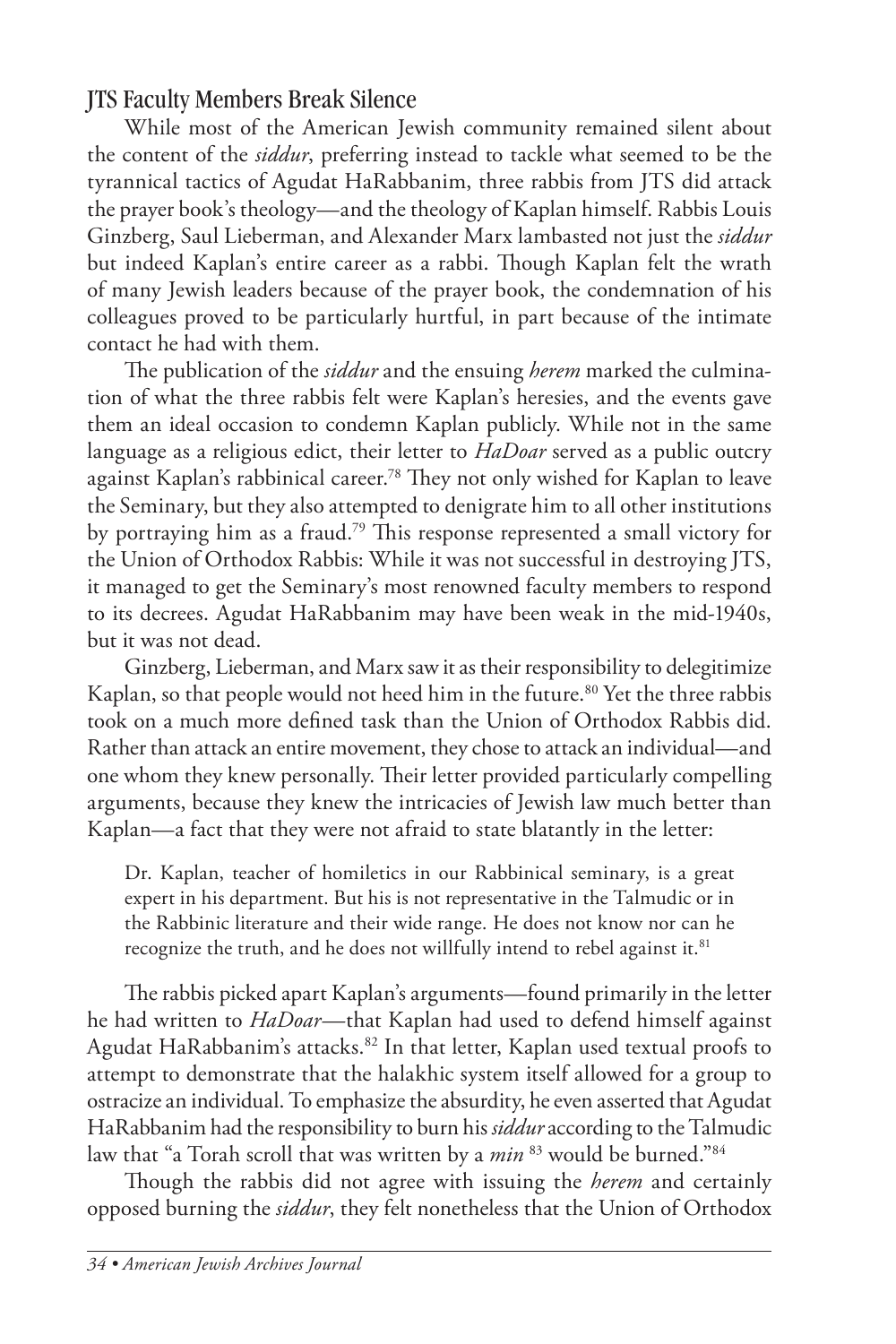Rabbis acted out of correct principles in initiating the ban—they simply executed it incorrectly. Ginzberg, Lieberman, and Marx even went so far as to defend the actions of Agudat HaRabbanim, accepting that the organization did not purposefully burn the *siddur*—though the event clearly happened as part of the formal ceremony. In their own letter, the three rabbis attempted to pick apart Kaplan's halakhic argument and interpretation of the texts, correctly stating that the law of burning the Torah scroll even of a heretic only applied to the technical category of a *min*; therefore, Kaplan had misinterpreted the definition of a *min* to imply any heretic.<sup>85</sup> However, it appears that the rabbis never read the official *herem* decree and thus gave the Union of Orthodox Rabbis credit that it did not deserve. Because Agudat HaRabbanim dubbed Kaplan with the technical term "*min*," it legally could, or even had the *obligation* to, burn the *siddur—*a fact the Seminary rabbis would have realized if they had read Agudat HaRabbanim's publications.

## The *Herem* in Its Context

Kaplan's "heresy" held particular weight for JTS because he wrote and taught these views to students at the institution. While the Seminary publicly refuted the claims that Kaplan made about Judaism and asserted that he represented a different worldview from its official stance, ultimately he was able to craft a vision for his entire movement without permission to do so. 86 JTS professor Rabbi Neil Gillman reflected on how a donor once called JTS President Finkelstein during the 1950s and offered a substantial donation in exchange for firing Kaplan:

So I said, "Why didn't you?"

So he said, "How could I?—he was my teacher."

So I said, "Oh, come on."

So he said, "No seriously. I spent my entire career trying to ensure the Seminary's academic respectability in the American academic world. All I had to do was declare one teacher that I disagreed with and fire him, and I would have ruined the Seminary's reputation forever."87

To Finkelstein, firing Kaplan would have represented much more than releasing a member of the faculty. It would have indicated the attempt to squelch a dissenting voice.

Gillman continued:

I suppose it's a fascinating story because it gives a peek into Finkelstein's values. He was prepared to tolerate what he I'm sure felt was a very subversive voice on the faculty in order to make sure that, academically, the Seminary's reputation… at this point would remain intact.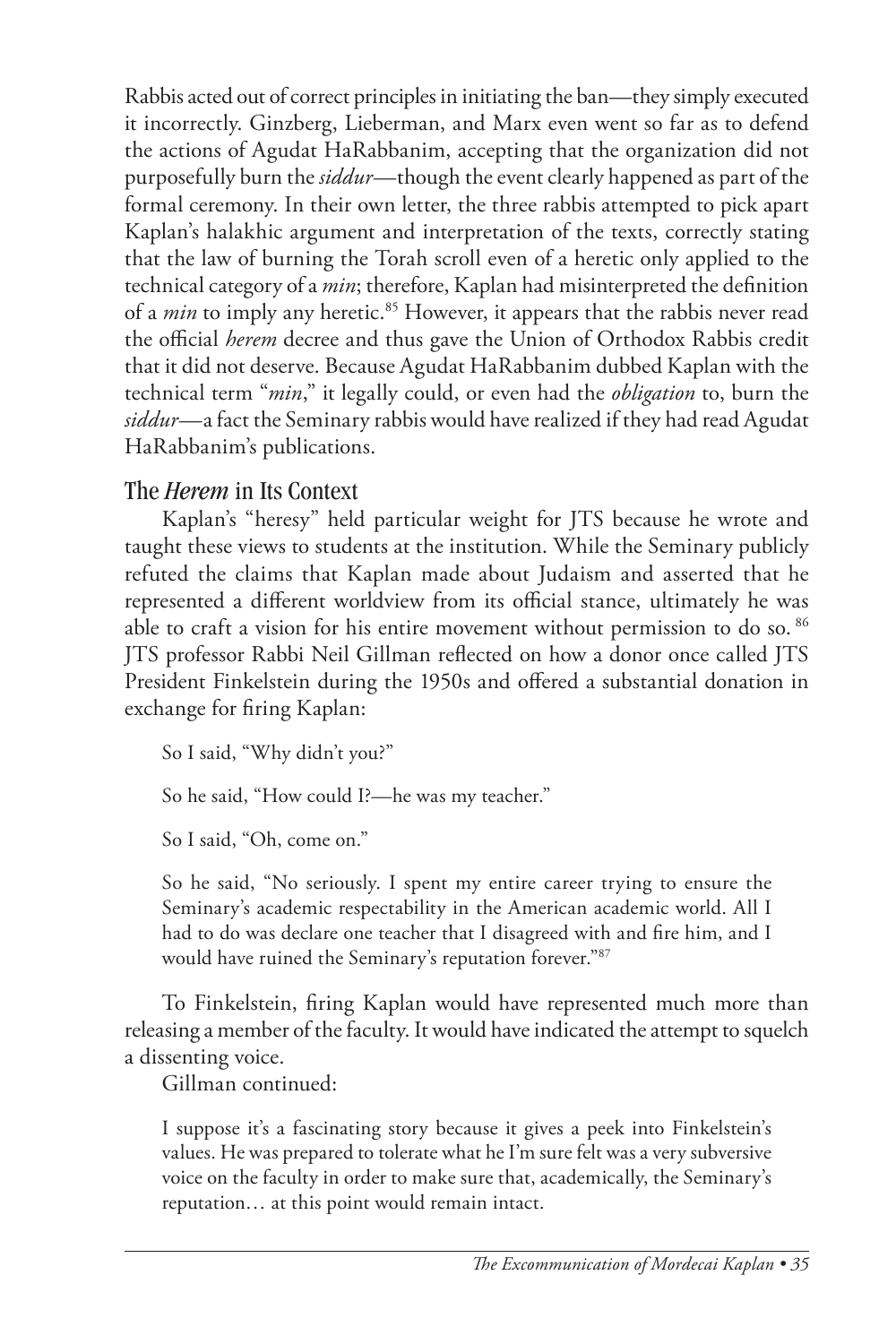In reflecting on the tumultuous 1940s, Finkelstein dubbed the decade "more miraculous" even than the Exodus from Egypt, with "the manifestation of the Deity readily... discerned in almost any aspect of the downfall of Hitler."88 Surely Finkelstein had good reason to frame his first ten years as leader of the Seminary with such an extreme characterization; he had used his position to thrust JTS onto the world scene. Seeking to neutralize totalitarian forces across an ocean and to unify a vital center both in America and abroad, Finkelstein strove his entire career to bring people together. He sought not only to unify American Jewry but also to transform JTS into *the* leading voice for American Judaism. Indeed, it was his hope for the Seminary to become a unifying force for all American religion. Finkelstein said to the RA in 1942,

I have little doubt that it can only be through the strengthening of religious work in all denominations, and the creation of better understanding and increased cooperation among them, that we can find our way out of the slough of despond of the twentieth century.<sup>89</sup>

By strengthening the center, ultimately the Seminary helped to limit groups such as Agudat HaRabbanim from wielding power with extreme measures such as excommunications. According to Rabbi Morris Adler in an address at the Conference on the Role of Judaism in the Modern World:

The Jewish Theological Seminary represents the American Jewish Community's coming of age. It is that movement which seeks to transform the population of Jews in America into a Jewish center, in line with all the great centers during the ages which have enriched and fructified Judaism. It seeks to convert a settlement of Jews into a Jewish society, into a Jewish community, and the common denominator upon which this Jewish population shall be united into a society will not be the pressure from without or the general humanitarian principles of mercy or of fear, but a self-identification with the culture of Israel. $90$ 

The 1944 JTS conference, "Approaches to National Unity," epitomized in both theme and content the wider message that Finkelstein sought to implement during his tenure. Only through breaking denominational boundaries that had previously separated them, joining in a democracy of thought, could people realize the ideal of pluralism. Moreover, the introduction to the conference volume suggests that the problem was not simply an academic issue.<sup>91</sup> Conferences during this time elevated the democratic ideal and sought to activate it in practice. Fittingly, just months after the Allies declared victory, the 1945 conference addressed "Approaches to Group Understanding." World War II had represented the ultimate breakdown in diplomatic relations, a phenomenon that many blamed on a lack of communication in the world community. This problem transcended religions and cultures.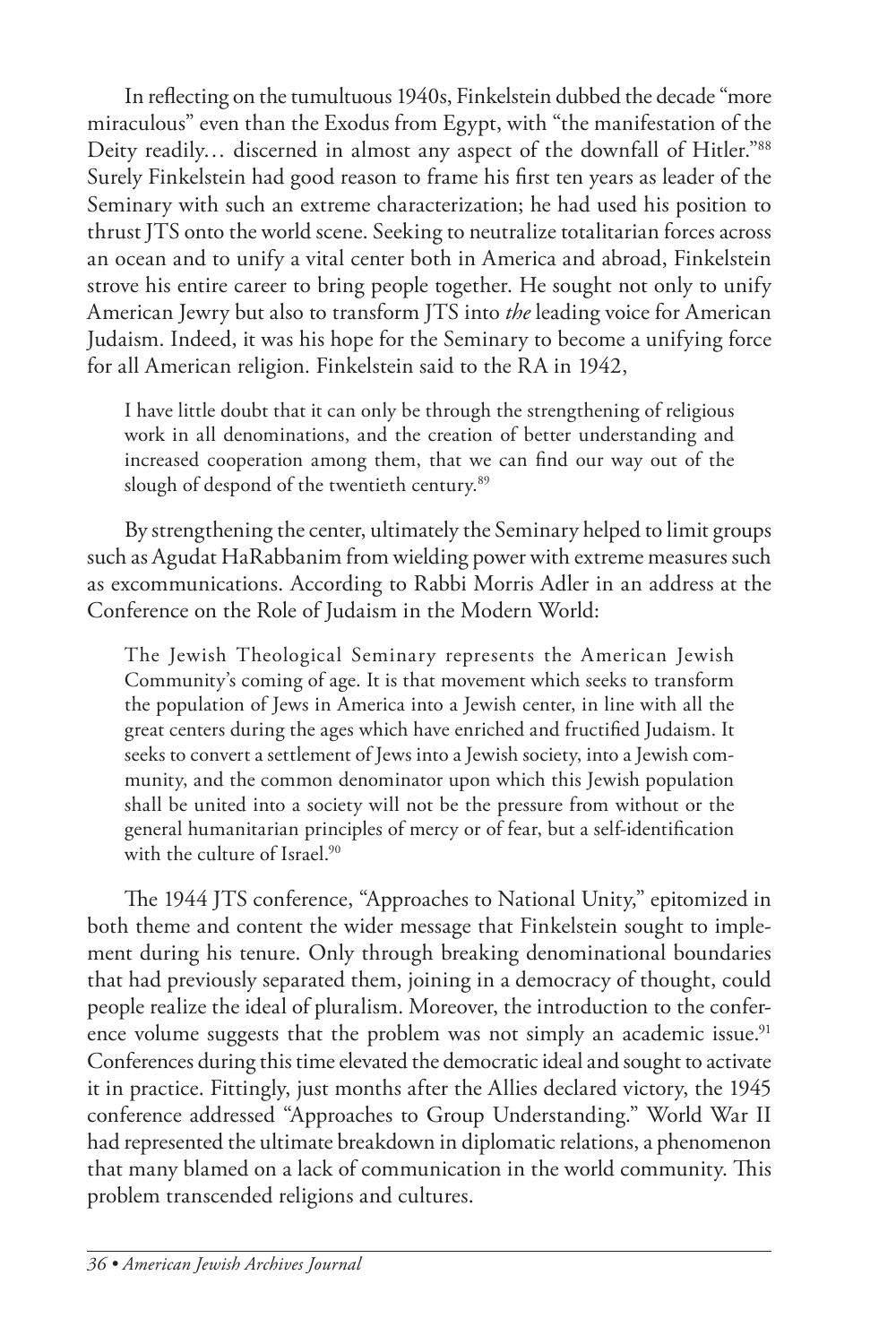"We cannot bomb ourselves into physical security or moral unity," stated the introduction to the conference. "The release of atomic energy has not abolished our continuing moral problems; it has made them more urgent. Mankind is seeking the way to cooperation. Its intellectual leaders can help by overcoming temptations to set themselves against each other, by learning to labor and think together."92

This passage encapsulates exactly why the strategy of Agudat HaRabbanim failed in this new era—it "attempted to bomb [itself] into physical security." In an age that treasured an ecumenical spirit, Agudat HaRabbanim resorted to burning a *siddur* as its ultimate cry against Kaplan's heresy. While JTS never officially supported Kaplan, it certainly protected him. More important, it could only support him against outside attack, based on the democratic ideal that philosophies were meant to be debated on the intellectual battlefield, not attacked in an actual state of "war." As soon as the Union of Orthodox Rabbis burned a book in 1945, it removed itself from democratic discourse, effectively isolating itself from the majority of the American Jewish community.

# The Sociological Triumph of Conservative Judaism in the 1950s

While JTS sought to influence American Judaism and even global religion, the Conservative laity and synagogue rabbis operated largely on their own in response to the sociological phenomenon of suburbanization—perhaps the best explanation for the movement's overwhelming success during the 1950s. While Finkelstein sponsored his ideology on the Upper West Side of New York, Conservative rabbis translated it to their constituent congregations. Explains sociologist Marshall Sklare:

Suburbanization brought with it the problem of the maintenance of Jewish identity, and it was to the synagogue that the new Jewish suburbanite tended to look for identity-maintenance. And Conservatism exemplified the type of synagogue that was most appealing to the Conservative Jew.<sup>93</sup>

More than ever, as urban sprawl broadened the geographical landscape of American Jews, it also marked the doom of Agudat HaRabbanim and its insular, centripetal model of Jewish religious life. From a practical point of view, controlling New York City's Jews in the 1950s no longer held the same political clout as in the first half of the twentieth century, since many had already moved out of the city. With an ideology that did not adapt to the expanding, increasingly multifaceted Jewish society that incorporated the variety of beliefs in America, the Union of Orthodox Rabbis slowly dwindled. As Louis Bernstein described, "The largest and most important rabbinic group of the first half of this century, the Agudat Harabbonim, will live on only in the yellow pages of old Yiddish newspapers."94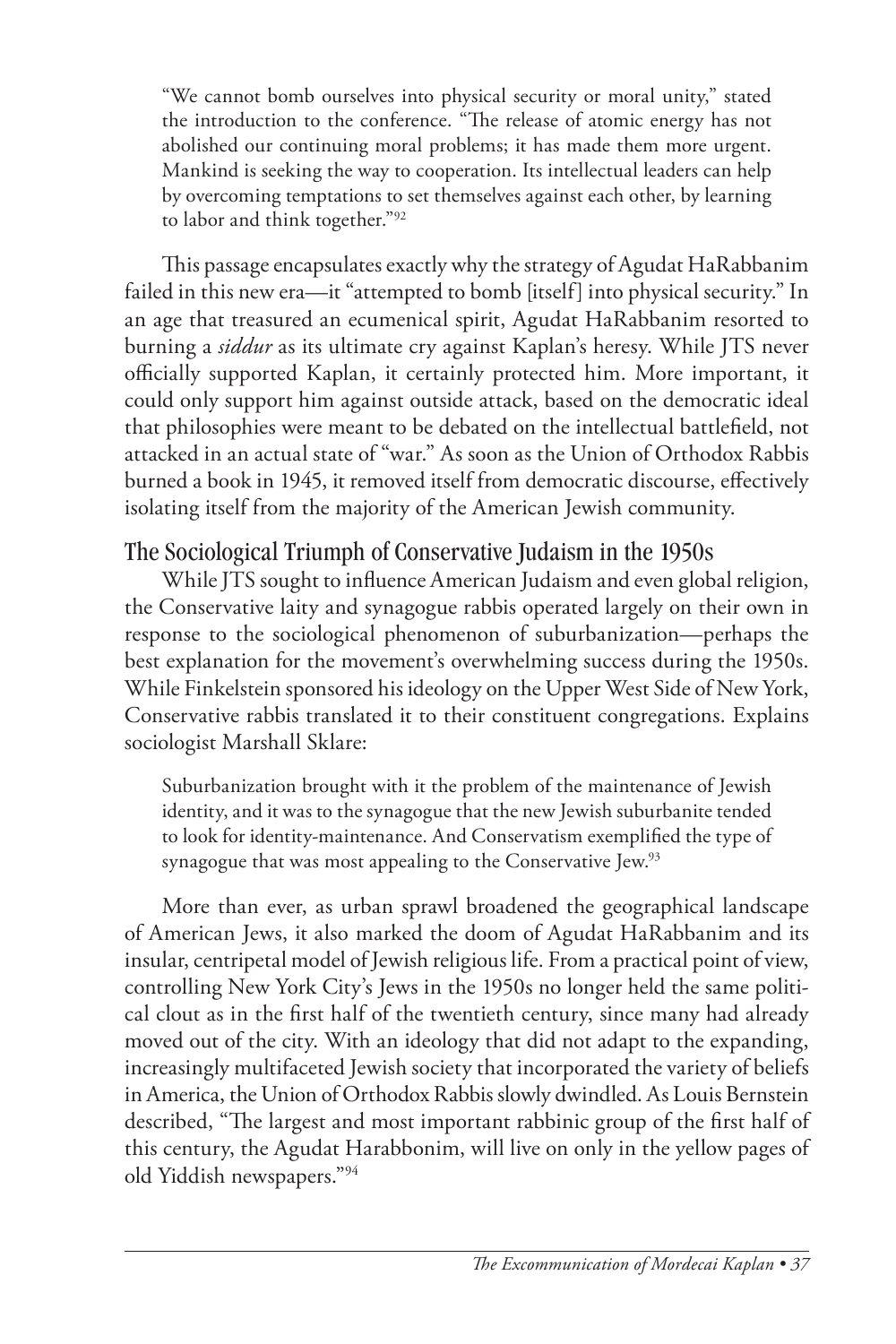Where Jews had previously lived in relatively homogenous, compact communities in cities, they now faced the reality of a truly diverse community. One sociologist of the time reported, "The environment is strange. The Jewish residents are no longer the majority or plurality which they were, or felt themselves to be, in the urban neighborhoods or blocks from which they came."95 Though Finkelstein was thinking in broad terms about the place of the Jew in America when he tried to expand the influence of the Seminary in the 1940s, his efforts would serve the altered needs of Jews just one decade later. Without planning for a specific sociological phenomenon in American history, Finkelstein managed to institute programs that catered to the novelties of the 1950s and fit a new model of Jewish life and culture. In large part due to his efforts, the center had seized control of discourse in the Jewish community at large. There was a new spirit of engagement with Jewish life, and a fringe organization no longer could seize control over the community, as Agudat HaRabbanim had attempted to do for much of the first half of the twentieth century. Indeed, its lack of engagement with the rest of the Jewish community led to its decline during the 1950s.

#### **Conclusion**

It is not surprising that, just one month after America declared victory over Nazi Germany, Agudat HaRabbanim's declaration of the *herem* sent a jolt through American Jews' collective conscience. Particularly when combined with the burning of a holy book, an excommunication marks a refusal to engage in democratic discourse; a *herem* launches a group attack upon an individual, attempting to render him incapacitated in every segment of his life. Such an act might have caused a similar reaction in any era. But in 1945, with the backdrop of World War II and a rising spirit of cultural pluralism in peacetime American religious life, the *herem* and, particularly, the burning of a prayer book—recalling Nazi tactics—marked a decisive clash in values between Agudat HaRabbanim and American norms of tolerance. After decades of attempting to assert its sovereignty over Jewish religious life in America, the Union of Orthodox Rabbis issued the most drastic proclamation possible according to its worldview, invoking conflict rather than religious debate and democratic participation. The *herem* proved more than ever that the absolutist views of Agudat HaRabbanim and other such extremist authorities were no longer compatible with American life. Indeed, the next fifteen years would represent a surge toward religious universalism and diversity, notions antithetical to Agudat HaRabbanim's self-segregation. The discord provoked by their symbolic burning and the resistance to their authoritarian decree displayed clearly how their command over Jewish thought and behavior had dwindled within the American Jewish community.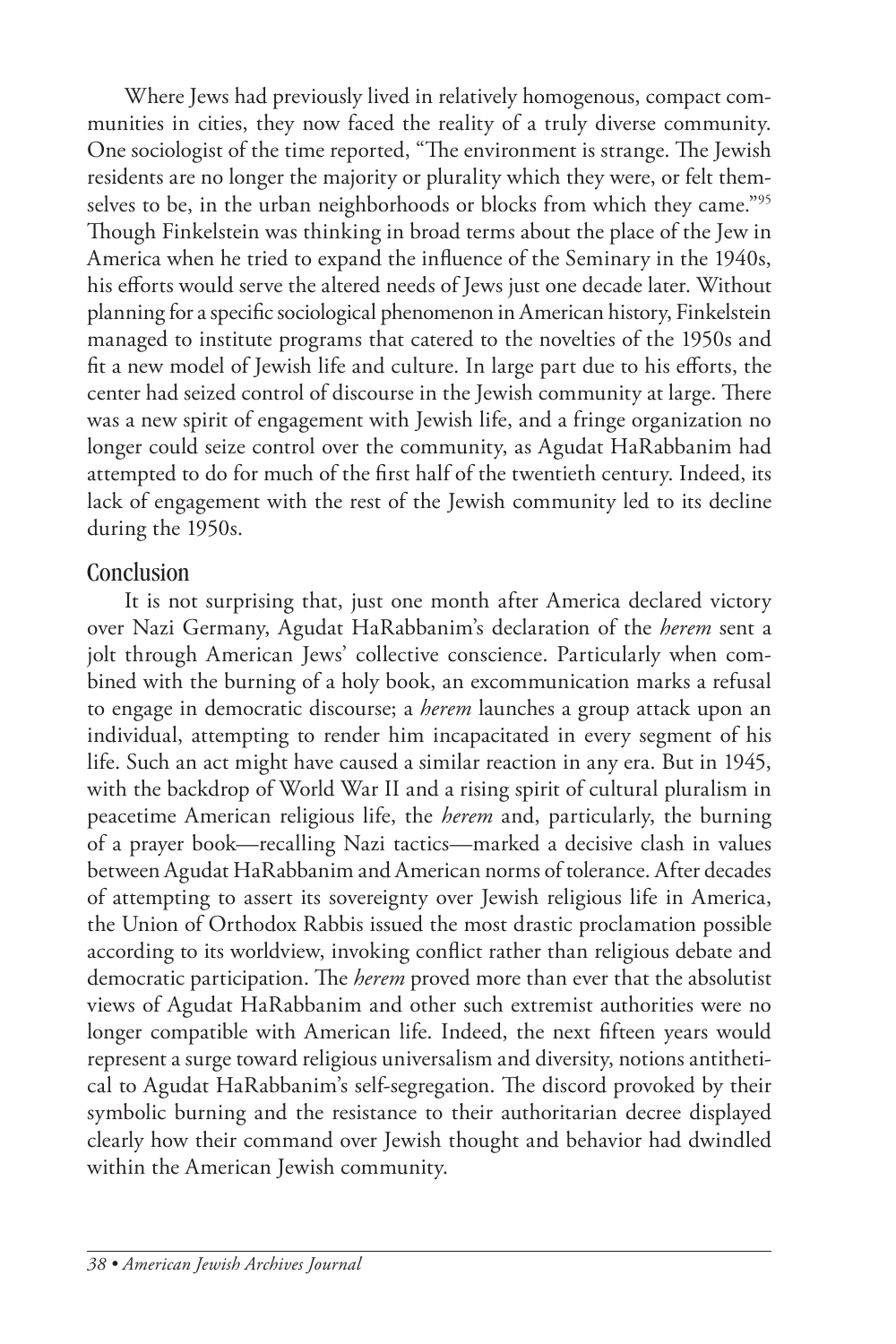Looking retrospectively at the event, Yeshiva University's Rabbi Norman Lamm described the burning as disastrous for the cause of Orthodoxy in America:

If we want to win people over to Orthodoxy, we need to present ourselves as measured, mature, and moderate people with deep faith and the right practice, but we do not insult others and we do not damage or condemn them. Coming out with issurim [decrees that forbid particular actions] against everyone else is like another Fatwa. When I was younger there was a heretic by the name of Mordecai Kaplan, and the Agudas HaRabbonim had this whole big book burning party. I thought it was ridiculous to have a book burning in the twentieth century. It didn't make anybody decide to become more religiously observant. Nobody who was reading his books said[,] "If important Orthodox rabbis burned them, we're not going to read them." If anything, it aroused interest in people who otherwise would not have wanted to read these books. But in addition, what it accomplished was that it got people to look at the Orthodox as fanatics. That's no way to make friends and win people over to Orthodoxy.<sup>96</sup>

Though Kaplan was personally hurt by the attacks of Agudat HaRabbanim and the three rabbis from the JTS, ultimately his philosophies of crafting a pluralistic religion and fashioning the synagogue as the centerpiece of communal growth proved to be the guiding foundation for American Jewish life during the 1950s. Meanwhile, the views of Agudat HaRabbanim—and in fact the organization itself—faded during the decade following the *herem.*

At the center of this altered religious consciousness stood JTS and Louis Finkelstein. No longer would the institution be isolationist. Under Finkelstein, the Seminary thrust itself onto the world scene and attempted to shape a global consciousness of democratic values, ones defined in stark contrast to the values of the Nazis. Though the faculty could not accept Kaplan's theology, particularly in the form of a liturgical text, finally the Seminary had to protect Kaplan, because Finkelstein felt it was essential for Kaplan to be able to voice his opinion in a democratic environment. Unlike Agudat HaRabbanim, JTS did not ceremoniously expel members. Kaplan would be able to speak his mind from within the Jewish community, despite the immense pressure that many including his own distinguished senior colleagues—placed on Finkelstein to dismiss Kaplan from the faculty. In contrast to Agudat HaRabbanim, the cultural climate in America during the postwar years fostered ways to interact with varying notions of religion, fortifying the center and virtually ridding the American landscape of fundamentalism in the 1950s, during which time the Conservative movement would dominate.<sup>97</sup>

Agudat HaRabbanim's *herem* attempted to ostracize Kaplan completely from the American Jewish community and to leave the Conservative movement crippled. Ironically, however, it strengthened JTS and its ideologies to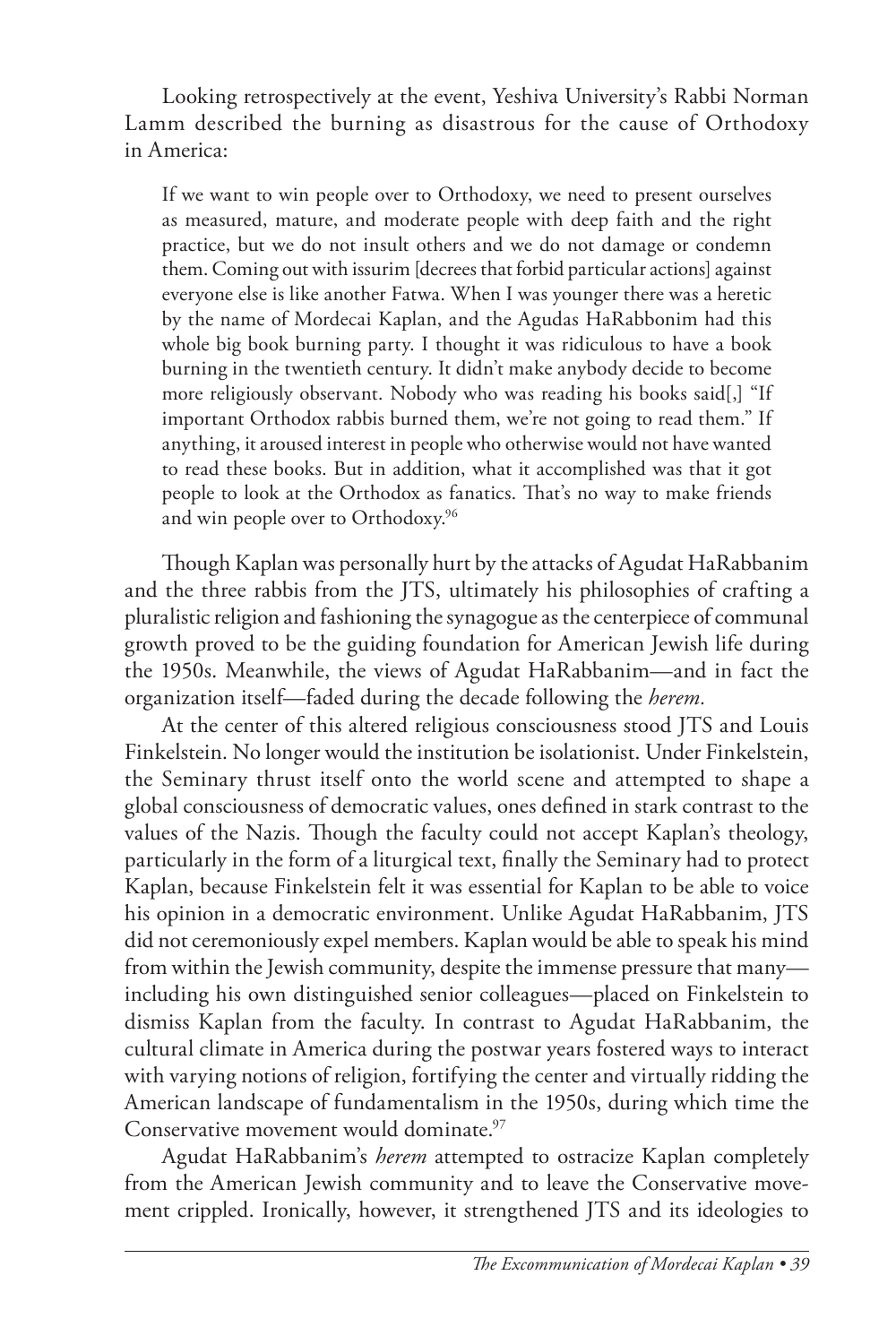unimagined levels of influence in both Jewish culture and the wider American culture of the 1950s. In effect, Agudat HaRabbanim had excommunicated itself from American life by issuing its *herem* decree against Kaplan.

*Zachary Silver is a rabbinical student at the Jewish Theological Seminary, where he will also receive a Masters in Modern Jewish Studies. He began researching this topic for his senior thesis at the University of Pennsylvania. The thesis was awarded the President's Award for Undergraduate Research and the American Jewish Historical Society's Leo Wasserman Prize.*

# *Notes*

1 The Hebrew Agudat HaRabbanim literally means "the association of rabbis" and includes the article "the" as part of the name of the group. Therefore, for the purposes of this paper, I do not use another article when referring to the combined term Agudat HaRabbanim, as it would be redundant. However, all quoted passages remain as they were in the original. Translations from Hebrew to English are mine unless otherwise specified.

2 Mel Scult's biography of Kaplan mentions that the event occurred, but he does not believe that Agudat HaRabbanim burned the book as part of the formal ceremony. Rather, he says that the burning occurred incidentally at the back of the room. However, Agudat HaRabbanim's documents illustrate that it was a previously scripted formula. Jeffrey Gurock and Jacob J. Schacter's book, *A Modern Heretic and a Traditional Community*, addresses the excommunication and disputes Scult's claim that there was no intentional book burning. See Scult, *Judaism Faces the Twentieth Century: A Biography of Mordecai Kaplan* (Detroit: Wayne State Press, 1993) and Gurock and Schacter, *A Modern Heretic and a Traditional Community*: *Mordecai M. Kaplan, Orthodoxy and American Judaism* (New York: Columbia University Press, 1997).

3 In 1934, Kaplan published his manifesto, *Judaism as a Civilization*, which JTS Chancellor Arnold Eisen has dubbed "the single most influential book of its generation." As I will discuss, Agudat HaRabbanim deliberately chose the *siddur* rather than a book of philosophy to pinpoint Kaplan's heresy. See Kaplan, *Judaism as a Civilization: Toward a Reconstruction of American-Jewish Life* (New York: The Macmillan Company, 1934).

4 Kaplan faced mixed reactions from the faculty. Most notably, Louis Ginzberg, Saul Lieberman, and Alexander Marx wrote a strong letter condemning the *siddur*, though they did not agree with the *herem* as a means of condemning Kaplan (see below).

5 This occurred largely because of an article in the *New York Times*, which covered the event. See "Orthodox Rabbis 'Excommunicate' Author of Prayer Book Though He Is Not a Member," *New York Times* (15 June 1945): A11.

6 Kaplan felt that the practice of excommunication manifested the inherit problems of the entire halakhic system, because rabbis were able to wield it as a weapon against those who threatened their authority. See Kaplan, "Comments on Dr. Gordis' Paper," *Proceedings of the Rabbinical Assembly* (1942): 97. Kaplan also noted in *Judaism as a Civilization* the inherent anachronism of an excommunication in the modern age:

The social structure of Jewish life was hitherto of the ecclesiastical type, for though the rabbi exercised his authority with the consent of those to whom he ministered, the Torah, the supernatural revelation of God's will, was the sanction of the laws he enunciated. It was by virtue of that sanction that the rabbi could apply the weapon of excommunication. With the rise of modern ideology and the denial of the validity of the supernatural sanction, the exercise of excommunication was eliminated from Jewish life (208).

Kaplan states that the excommunication was irrelevant in modern Jewish life because moderns no longer believed in the sovereignty of a supernatural God—an assumption that was far from universal. I argue that Kaplan's thesis about excommunications does not rest on personal theology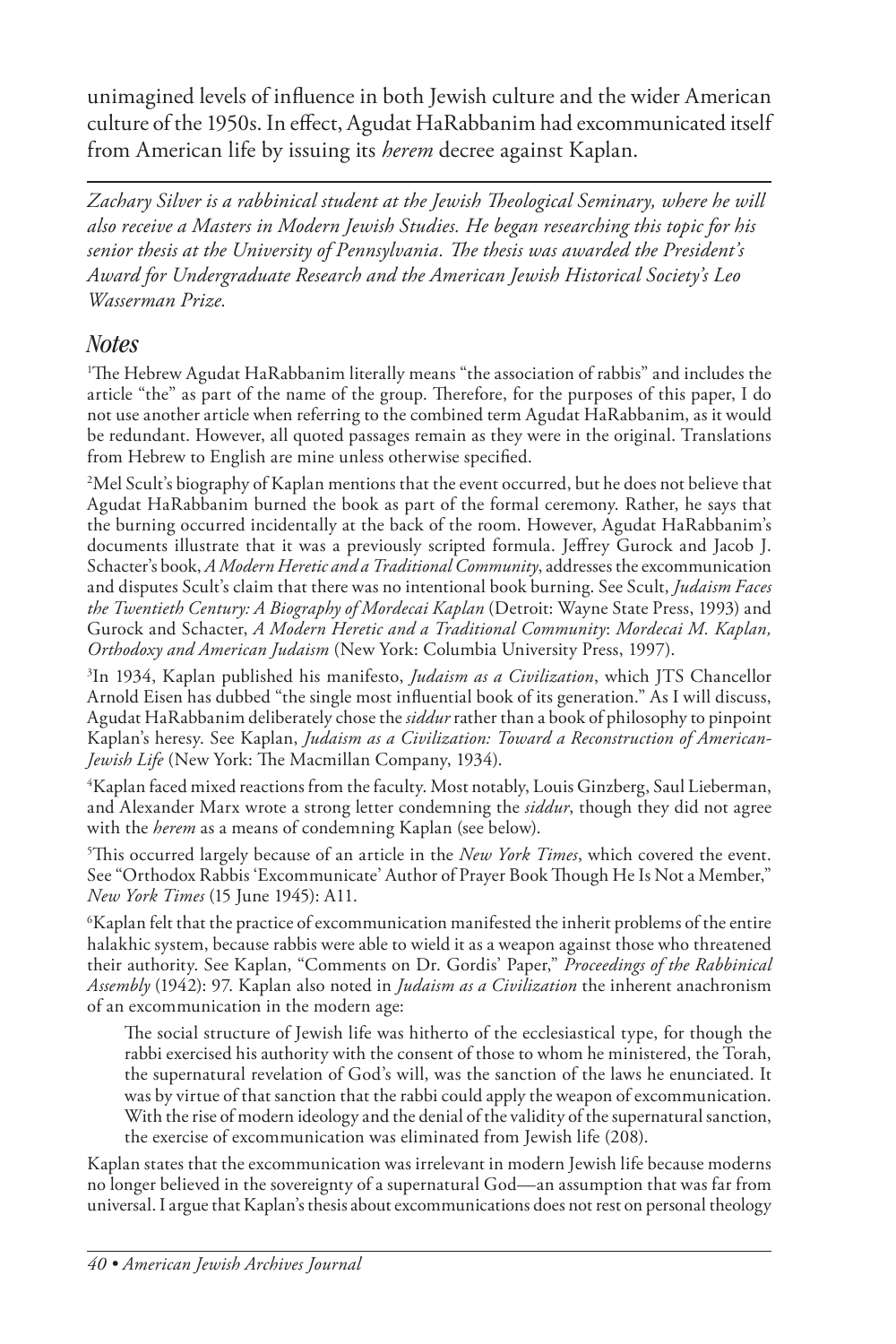but is reflective of the social structure of the modern Jewish community, which Kaplan also emphasizes throughout much of the rest of the manifesto.

7 Mordecai Kaplan, Eugene Kohn, and Ira Eisenstein, eds., *The New Haggadah* (New York: Behrman House, 1941).

8 For a comprehensive article on the *haggadah* controversy, see Jack Wertheimer, "Kaplan vs. 'The Great Do-Nothings': The Inconclusive Battle over The New Haggadah," *Conservative Judaism* 45, no. 3 (Summer 1993): 20–37. It should be noted that this was a "unanimous" faculty reproach of Kaplan because Robert Gordis felt coerced to sign this letter. As noted below, Gordis disagreed with Kaplan's approach to Jewish ritual and halakhah but did not agree with the tone of this letter and the mode of rebuke. He would later apologize to Kaplan for being a part of what was a hurtful personal attack. See Ira Eisenstein, *Reconstructing Judaism: An Autobiography* (New York: The Reconstructionist Press, 1986), 165.

9 On a basic level, a *siddur* differs from a *haggadah* because Sabbath *siddurim* are used weekly, whereas *haggadot* are used a maximum of twice yearly. Additionally, a *siddur* is a way for people to connect to the divine, whereas the *haggadah* facilitates Jews recalling a collective history. Both of these facts indicate that Kaplan's choice to publish the *haggadah* before the *siddur* served as a test to see how the Jewish world would respond to his liturgical works. As it turned out, the response to the *haggadah* was a unanimous letter of castigation, whereas the response to the *siddur* went to another level.

10Finkelstein was named chancellor of JTS in 1949; subsequent leaders of the institution continue to bear this title.

<sup>11</sup>This was part of a continued trend of pressure to dismiss Kaplan from JTS, which originated in the Cyrus Adler era of leadership. Kaplan felt such unease at the Seminary that he resigned in 1927 to go to Stephen Wise's Jewish Institute of Religion (JIR), only to change his mind and return to JTS within the week. The pressure to dismiss Kaplan was particularly acute in the case of the *siddur*, because the faculty had already explicitly reprimanded Kaplan for his *haggadah*. An example of chastisement can be seen in a satirical letter from Jason Cohen:

I was very happy to read in that great book by the head of the Seminary, Prof. Kaplan, that at last you were sensible enough to abolish the outwork Dietary Laws.… May I suggest that to publish this great epoch making step on yor [*sic*] part you arrange an outing to take place next Saturday afternoon. I shall be only too glad to furnish the buses and pay for the dinner at some prominent seashore resort. There you could enjoy the finest CLAM BAKE or PIG ROAST [emphasis his] ever served by a Gentile to Jewish Rabbis. You will all of you have a very fine time and at the same time let the world know that the old superstition about the Sabbath and food have no place in modern Jewish life.

See Letter from Jason Cohen to anonymous "Rabbi", 30 June 1934, Faculty Files, RG 3, Box 2, Folder 1, The Ratner Center Archives of The Library of JTS, New York. For more information on Kaplan's displeasure at the seminary, see Scult, 203–240.

 $12$ For information about the hotel when it was built, see "Flock to Inspect the Biggest Hotel," *New York Times* (30 December 1912): 18.

13Yiddish Radio Project, http://www.yiddishradioproject.org/exhibits/history/history. php3?content=photos&pg=1&photo\_pg=2. (accessed 19 April 2010).  $14$ Ibid.

<sup>15</sup>Jewish Reconstructionist Foundation, Inc., Invitation to 1945 convention, Jewish Reconstructionist Foundation Records, I–71, Box 8, Folder 5, the American Jewish Historical Society (AJHS), New York.

<sup>16</sup>The exclusion of Baruch Spinoza from the seventeenth-century Amsterdam Sephardic community has often been taken as a symbolic opening salvo of the emerging Enlightenment emancipation from closed religious sectarianism. See Steven Nadler, *Spinoza: A Life* (Cambridge: Cambridge University Press, 2001), 116–54.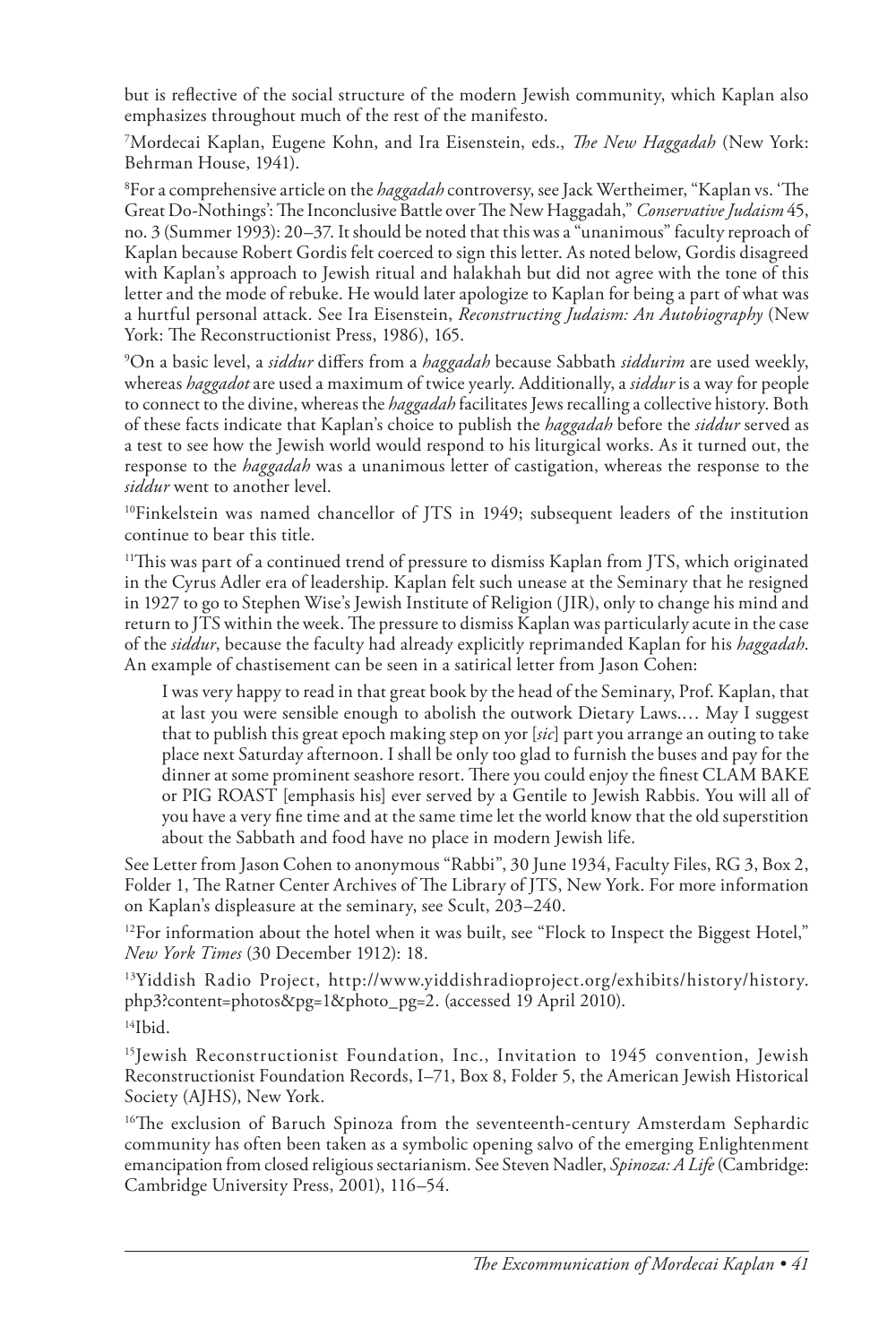<sup>17</sup>Kaplan Diary, 16 June 1945 (Volume 13, 1944–1946), found in the Ira and Judith Kaplan Eisenstein Archives at the Reconstructionist Rabbinical College, Philadelphia.

 $18$ It is significant that Agudat HaRabbanim uses the term "rabbis"—transliterated as such in the Hebrew—for JTS graduates, instead of the Hebrew word for rabbis, "*rabbanim*."

19"Asefat HaHerem," *HaPardes* 19, no. 4 (July 1945): 2.

20For an extensive comparison between Kaplan's text and the 1946 Conservative *Sabbath and Festival Prayer Book*, see Eric Caplan, *From Ideology to Liturgy: Reconstructionist Worship and American Liberal Judaism* (Cincinnati: Hebrew Union College Press, 2002), 112–120. Caplan suggests that the Conservative RA editors shared many of the same theological concerns that Kaplan did, but they responded to them by changing the English translations rather than the Hebrew prayers themselves. Kaplan and his students certainly knew the contents of the Conservative *siddur*, because both Milton Steinberg and Ira Eisenstein were on the original committee for the *siddur*, and the main editor of the text, Morris Silverman, conferred with Kaplan during the editing process. See Caplan, 112.

21"On Burning of a Prayer Book," *The Jewish Exponent* (22 June 1945): 4.

 $^{22}$ In defending Kaplan, the RA mentioned explicitly that while the actions of Agudat HaRabbanim were abhorrent, the Conservative movement did not endorse the *siddur*. See "On Burning of a Prayer Book." The RA published *The Sabbath and Festival Prayer Book* in 1946.

23Rosenberg specifically pointed to Kaplan's excision of *shefokh hamatkha*, a paragraph in the *haggadah* that asks God to "Pour out [God's] wrath on the enemy nations that do not know [God]."

 $24$ Kaplan also confronted this theologically and philosophically troubling issue while writing the *haggadah*, particularly in relation to responding to the challenges of the Holocaust. See Jack Cohen, *Major Philosophers of Jewish Prayer in the Twentieth Century* (New York: Fordham University Press, 2000), 163–164. Eisenstein reflected on this in his autobiography:

If the *haggadah* was to be edifying, and if our purpose was to engage the attention of young people, we should omit all texts which smacked of cruelty and vengeance. I can truly testify that he never reckoned with possible gentile reactions. Knuckling under was a stance he resolutely eschewed.

See Eisenstein, *Reconstructing Judaism*, 164.

<sup>25"</sup>Asefat HaHerem," 2.

26Ibid. Also see Simon Noveck, *Milton Steinberg: Portrait of a Rabbi* (New York: Ktav Publishing House, Inc., 1978), 183.

27The first psalm speaks about not following "in the counsel of the wicked," a fitting liturgical piece for an excommunication.

28It is unclear who actually burned the *siddur*, as the report in *HaPardes* uses the passive voice. See "Asefat HaHerem," 2.

29Noveck, 183.

30"Asefat HaHerem," 2.

31The July 1945 issue of *HaPardes* illustrates this very irony. On the same page as part of the *herem* document, there is another article titled "Et Hasereifa Asher Saraf HaShem: Ba'me Enahem?" ("The burning that God burned: How shall we gain mercy?"), which laments the passing of Rabbi Aharon Pechenikís's father, murdered by the Nazis. The parallelism of burning—one committed *against* the Jewish people and one *by* the Jewish people—is eerie.

32"Nosah Hahlatat HaHerem," *HaPardes* 19, no. 4 (July 1945): 3.

 $33$ Ibid.

 $34$ Ibid.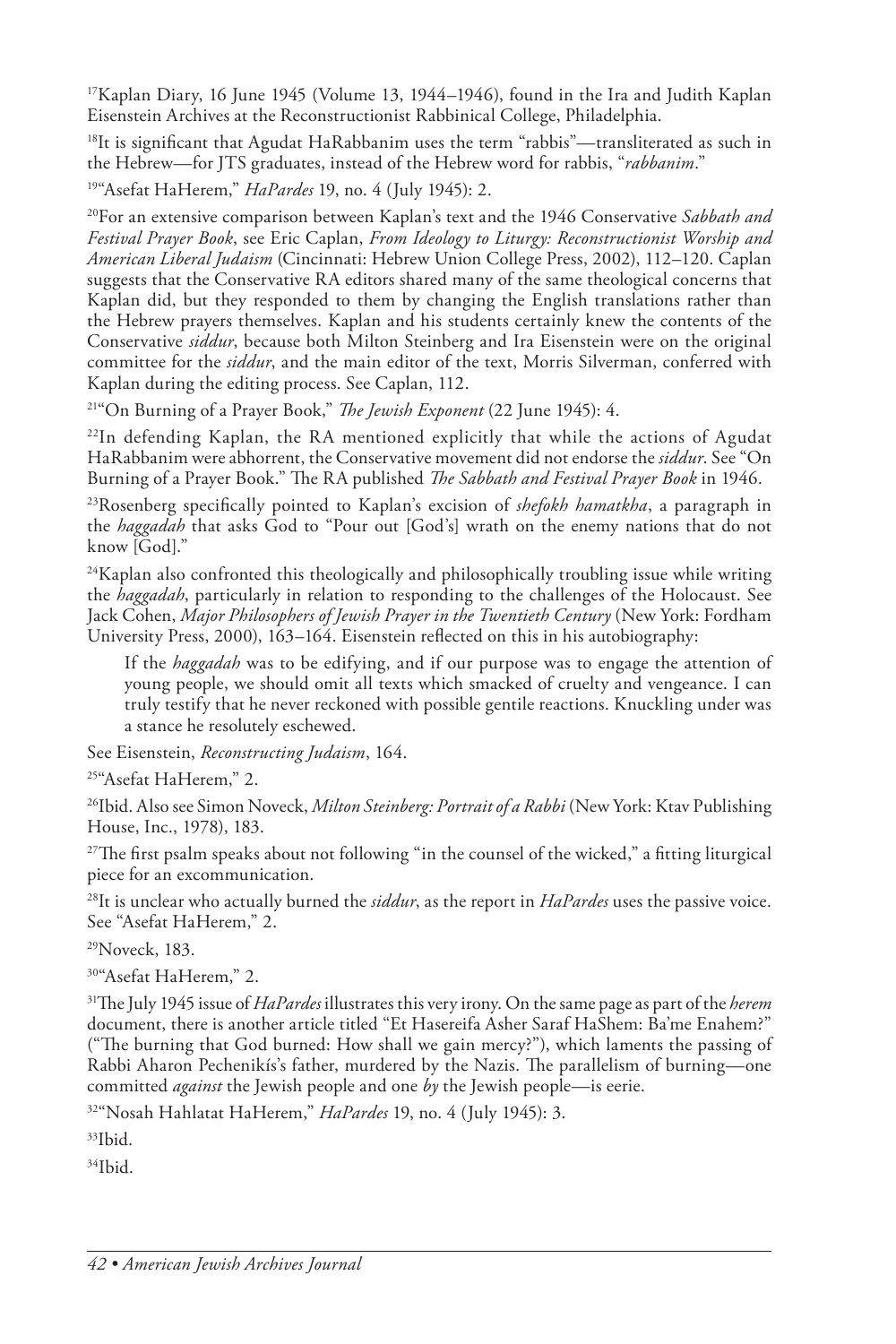35The document cites *Babylonian Talmud*, *Berakhot* 33, *Megillah* 17. See "Nosah Hahlatat HaHerem," 3.

 $\rm{^{36}Following}$  the statement, "This man raises his hand to scatter against the Members of the Great Assembly," the text inexplicably spells out the following word twice in Hebrew: "אהה"

37Jeffrey Gurock, *American Jewish Orthodoxy in Historical Perspective* (Hoboken, NJ: Ktav Publishing House, 1996), 7.

38Kaplan was the first rabbi to introduce English sermons to the affluent Upper East Side synagogue, Kehilath Jeshurun. While Agudat HaRabbanim did not prevent his hiring, Kaplan believed that the organization ensured that his title would be "minister" instead of "rabbi," because he did not receive Orthodox ordination. For more information about Kaplan at Kehilath Jeshurun, see Scult, 69. For more on the conflict at the Upper West Side's Jewish Center, where Kaplan subsequently served, see Schacter and Gurock, chapter 5.

39Scult, 69.

 $40$ Ibid.

41Retrospectively, it seems that Kaplan's article lays the groundwork for his philosophy in *Judaism as a Civilization*. This statement from Agudat HaRabbanim appeared in multiple newspapers on 21 January 1921, including *Hebrew Standard*, *HaToren*, *The Jewish Gazette*, and *HaIbri*. Reproduction of articles found in letter from Kaplan to Cyrus Adler, 27 January 1921, RG 3, Box 2, Folder 1, The Ratner Center Archives of The Library of JTS, New York.

 $^{42}$ The editorial also classified Kaplan's ideas as "nothing less than heresy" and his acts as "treason to the cause he affects to serve." See Gurock and Schacter, 110.

43Louis Bernstein, *The Emergence of the English Speaking Orthodox Rabbinate* (Ann Arbor, MI: University Microfilms, 1977), 262.

44In 1933, in response to Agudat HaRabbanim's petition of the Reform rabbinate to keep kosher, Reform Rabbi Max Raisin of Congregation B'nai Jeshurun of New Jersey responded that indeed the slugfest for the top of the *kashrut* empire was alienating Jews everywhere:

Unfortunately the cause of real *kashrut* is hurt by its supposed friends. The Orthodox Rabbis of the community, in Patterson, New York and it would seem everywhere fight among themselves on this very question. What one Rabbi declares to be kosher the other Rabbi will declare to be trefa.

See Aaron Rakeffet-Rothkoff, *The Silver Era in American Jewish Orthodoxy* (New York: Yeshiva University Press, 1988), 133.

45Ibid. Though Yeshiva College had an active relationship with the Orthodox Union, the main competitor of Agudat HaRabbanim for *kashrut* supremacy, even when taken cynically, the editorial expresses broad views about Agudat HaRabbanim's struggle to maintain a firm grasp on American Jewry during the 1930s.

46Kaplan Diary, 23 June 1945.

47Rakeffet-Rothkoff, 114.

48The *teshuvah* was officially approved in 1935 by the Conservative movement's Committee on Jewish Law. It was later published more completely in a volume devoted to the legal concept of the *agunah*. See Epstein, *Lishelat HaAgunah* (New York: Ginsberg Linotype Company, 1940).

<sup>49</sup>*HaPardes* 10, no. 1 (April 1936): 3, English translation cited in Marc B. Shapiro, *Saul Lieberman and the Orthodox* (Scranton, PA: University of Scranton Press, 2006), 12–13.

50According to religious law, only a man has the right to initiate the steps for a divorce. Therefore, women can be left "chained" (*agunah*) to their husbands and unable to remarry. Epstein suggested that the couple could sign a statement at the wedding that would legally authorize the rabbinic courts to issue the documentation necessary for the divorce pre-facto according to agreed-upon conditions. Epstein first published "A Solution to the *Agunah* Problem" and the translated Hebrew version, "Hazaah Lemaan Takanat Hagunot," in 1930 in the form of an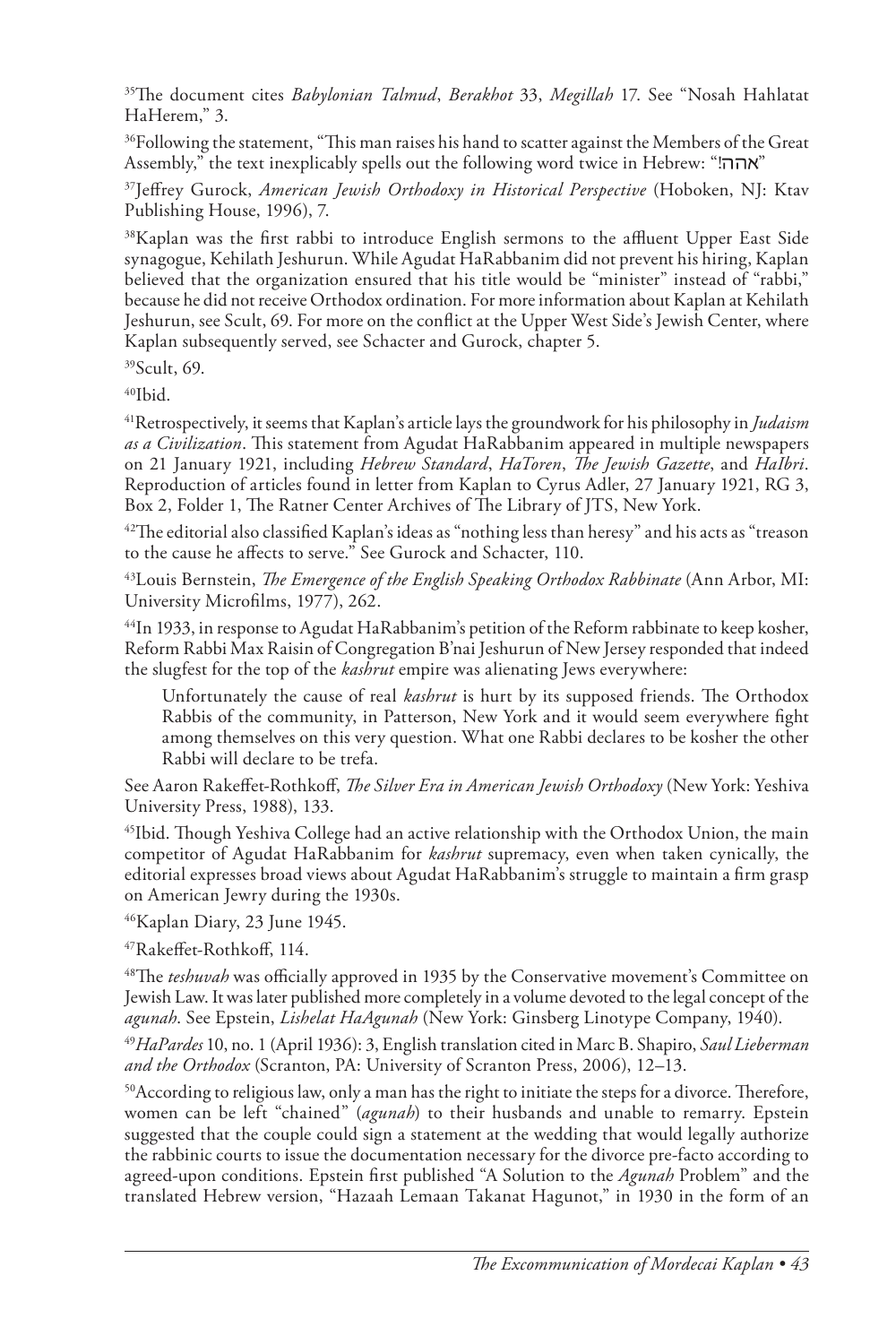article. In 1935, he published the legal responsum, "Adjustment of the Jewish marriage Laws to Present-Day Conditions." For each of these documents, see *Proceedings of the Committee on Jewish Law and Standards of the Conservative Movement 1927–1970*, II, ed. David Golinkin (New York: Rabbinical Assembly, 1997), 619–672.

51Designed to diverge from Maimonides's Thirteen Articles of Faith, the Wants sought to "make a demand upon Jewish unity," as Kaplan found it impossible to agree on abstract principles, such as Maimonides's original creed. See Kaplan, *Communings of the Spirit*, ed. Mel Scult (Detroit: Wayne State University Press, 2001), 218.

52Kaplan, "The Thirteen Wants," http://www.sacred-texts.com/jud/wants.htm (accessed 19 April 2010).

53Ira Eisenstein, Mordecai Kaplan, and Eugene Kohn, eds., *Sabbath Prayer Book* (New York: The Reconstructionist Foundation, 1945), 1.

54Kaplan Diary, 16 May 1945.

55Caplan, 53.

56Eisenstein, Kaplan, and Kohn, xxiii.

57My teacher, Rabbi Eliezer Diamond, noted that as part of the *Musaf* service—the additional service on Shabbat that accounts for the extra sacrifices of the day—Kaplan wrote a liturgical introduction that praises individuals during Temple times for tangibly giving of themselves to God. While Kaplan is often portrayed as one who excised texts indiscriminately because the liturgy lacked application to modern life, he had the utmost respect for the Temple cult and was jealous that moderns could not experience this tangible connection with the Divine:

Our worship is one of prayer and praise. But when we think of the piety of our fathers, who from their meager store of cattle and grain, the yield of the shepherd's care and the farmer's toil, offered their best in the service of God, can we be content with a gift of mere words that costs us neither labor nor privation? Shall we not feel impelled to devote our substance to the service of God? Shall we not give of our store to the relief of suffering, the healing of sickness, the dispelling of ignorance and error, the righting of wrongs and the strengthening of faith?

See Eisenstein, Kaplan, and Kohn, 189–191.

58For example, Kaplan conceived that God could be explained according to the laws of nature. Therefore, he excised parts of the *siddur* that petitioned God to change the weather, such as the second paragraph of the *Shema*. Instead of the traditional recitation of Deuteronomy 11:13–21, he began with Deuteronomy 11:21 and continued with a Deuteronomy 1–6, which states that if one heeds God one will be blessed in all places. In this case, he eliminated the idea that God would reward people with rain, a theology that could not be logically deduced through reason.

Kaplan also eliminated references to the selection of Israel, seen most clearly through how he changed the blessings over the Torah from "Blessed are you Lord our God that chose us from the nations and gave us the Torah" to "Blessed are you… that brought us closer to your work and gave us your Torah." Such changes in the liturgy would later become a staple in Reconstructionist texts. For a complete catalogue of changes that Kaplan made to the liturgy, see Caplan, 46–125.

59Letter from JTS faculty to Kaplan, 30 April 1941, as cited in Wertheimer, "Kaplan vs. 'The Great Do-Nothings'," 25.

60Scult, "Kaplan's Heschel: A View from the Diary," *Conservative Judaism* 54, no. 4 (Summer 2002): 5.

61Ibid., 7. Kaplan drew immensely from the philosophy and educational theory of twentiethcentury thinker John Dewey.

62Eisenstein, Kaplan, and Kohn, 236–565.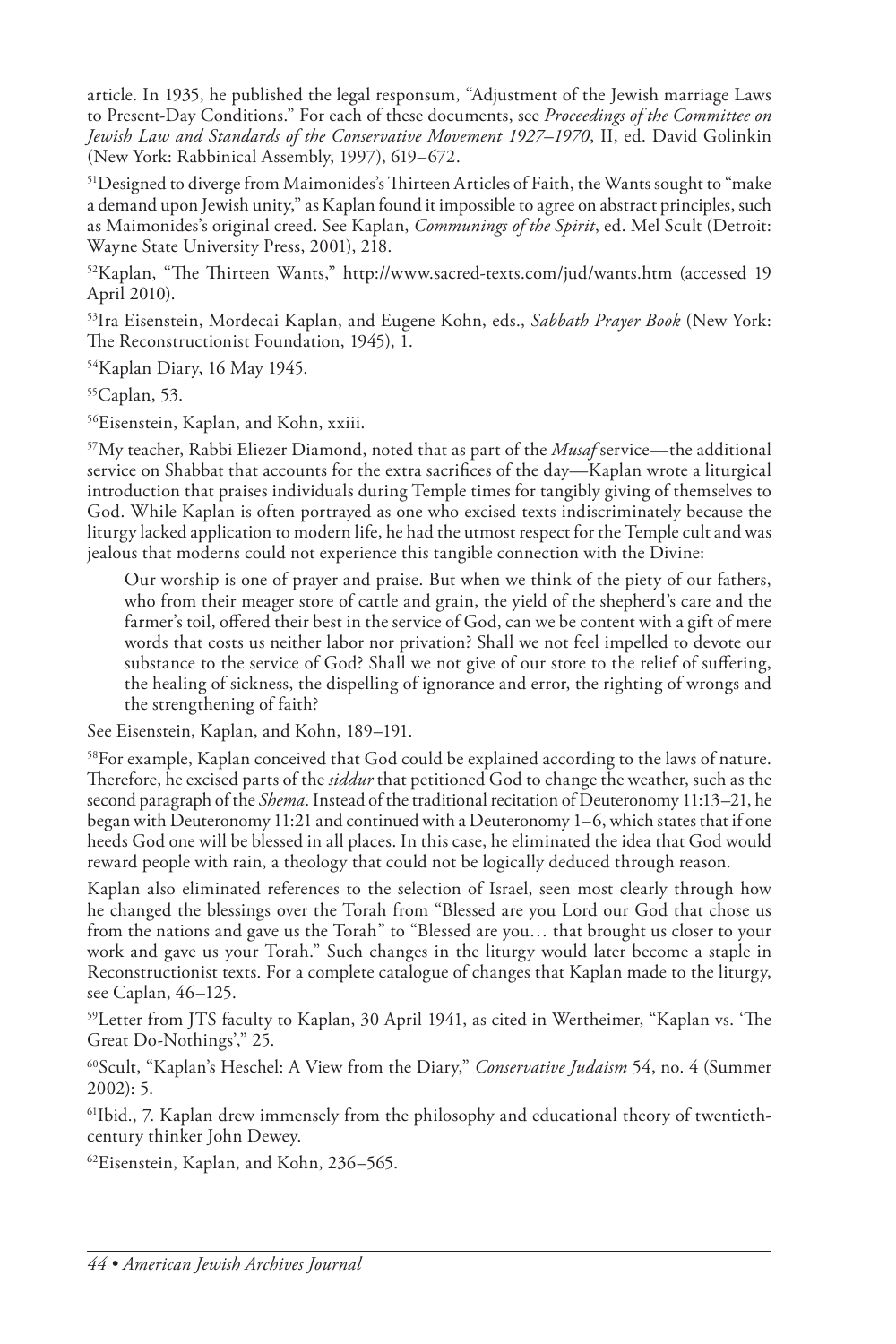$63$ Kaplan would also co-edit a prayer book devoted to American holidays. While contemporary readers might not view this book as a *siddur*, per se, Kaplan and his coeditors situate the book as such, as the introduction illustrates:

Each program in this book has the form of a religious service. It begins with an invocation or a message conveying the importance of the day. This is followed by varied selections in prose and poetry, some of them designed for reading by the leader, some for responsive reading by leader and assembly, some for silent reading.… It is recommended that an address by a person qualified to relate the message of the day to current social and moral problems be inserted at some appropriate point in the service.

See Kaplan, J. Paul Williams, and Kohn, *The Faith of America: Prayers, Readings and Songs for the Celebration of American Holidays* (New York: Reconstructionist Press, 1963), xxv. For how this prayer book fits into Kaplan's broader conceptions of American civil religion, see Beth Wenger, "Making American Civilization Jewish: Mordecai Kaplan's Civil Religion," *Jewish Social Studies* 12, no. 2 (Winter 2006): 56–63.

64"Nosah Hahlatat HaHerem," 3. This paragraph reads in full:

Those who ask why Agudat HaRabbanim did not enact a *herem* against the Reformers, who also printed a prayer book, and added and removed from the liturgy whatever to their hearts' content, and also are inciters and instigators, the answer: These same Reformers have already separated from the community of Israel, for every man of Israel knows that he does not have any connection with them (the Reformers). And the *geonim* [leading Jewish authorities] of Israel already declared in their time, such as the Gaon Rabbi Akiva Igger, the Gaon Rabbi Moshe Sofer, and the Gaon Rabbi Jacob of Lissa, and the Gaon Rabbi Mordechai Banet, who were alive during that same era, the beginnings of the creation of Reform Temples, and there they fought with them with all of their might and strength. For there were greats of Israel in that day who said, "It is more comfortable for a Jew to enter a Church and not to enter a Reform Temple." But this same man, Dr. Kaplan, he is *within* [emphasis added] the children of Israel, speaking and behaving as a Jew, and he has a synagogue where Jews make mistakes by following him and come there to pray. And he serves as an educator of the children Israel, and it is said about him "*vayaavek ish imo"* [and a man struggled with him] (Genesis 32:25). And as our sages said (Babylonian Talmud Hullin 91), "Like a sage he appeared, and took honor from Jacob;" see the interpretation of Rashi on this passage. So too is the man Dr. Kaplan dressing himself as a sage (*talmid hakham*), bringing Jews to follow after him, and he is leading them astray from belief in God and His Torah, which is far worse than the Reformers. And therefore they did as they did, according to the law of the Torah, lawfully and justly.

The text asserts that the Reformers already separated themselves so much from traditional doctrine that they were no longer a threat to the core, which was not the case with Kaplan, who "clothed himself" as a traditional Jew and sage. Additionally, the great sages of the nineteenth century had already fought the battles that needed to be fought with the Reform movement, and thus Agudat HaRabbanim, which formed in 1901, did not feel the need to continue this battle. The biblical citation in the passage comes from the narrative of Jacob wrestling with his adversary, suggesting that Kaplan will both physically and spiritually injure the Jewish people, Israel. The Talmudic citation, as interpreted by Rashi, comes as part of a discussion of how the man appeared to Jacob in Genesis. Rav Shmuel bar Aha states that the angel appeared to Jacob "clothed" as a Torah scholar, and therefore Jacob positioned himself on the left side of the man, as Rav Yehudah said, "One who walks to the right of his teacher does not possess proper manners." For that reason, he was able to attack Jacob's right side. In the same way, this text suggests that Kaplan appears to Israel as a Torah scholar but really is an adversary out to fool and injure the Jewish people.

<sup>65</sup>In the months following the excommunication, Sidney Morgenbesser suggested that excommunicating Kaplan was the epitome of hypocrisy: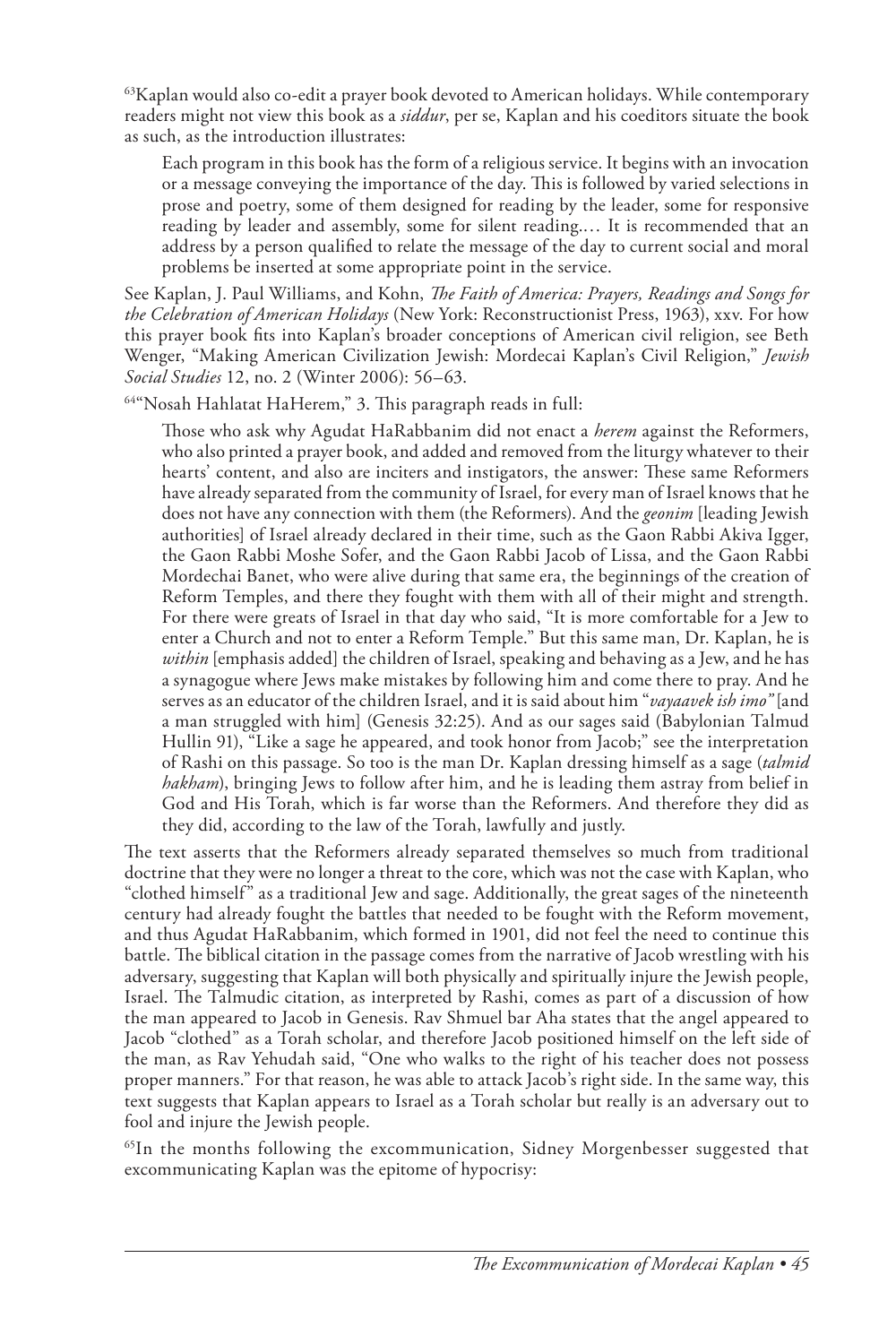If Judaism consists in accepting all of the *mitzvot* of the Torah as binding, why should Bialik and Brandeis be recognized as Jews? Why are even the Orthodox so proud of Einstein and Herzl? Seriously, why not excommunicate all Jews who "keep their places of business open" on Saturday? Why not excommunicate all who accept money from such sources? Why not excommunicate all who suspect that the Greeks may have had something to contribute to human values? Why not excommunicate all who may believe that the world is at least 100,000 years old or those who proclaim in public that America is their home and not a temporary purgatory? The truth is that the Orthodox cannot. There would be no one of any consequence left.

See Morgenbesser, "Is Orthodoxy Consistent with Democracy?" *The Reconstructionist* 11, no. 10 (5 October 1945): 24.

66"Orthodox Rabbis 'Excommunicate' Author Of Prayer Book Though He Is Not a Member," A11.

67Joshua Trachtenberg, "Religious Activities," *American Jewish Year Book* 47 (1945–1946): 217.

68"Orthodox Rabbis 'Excommunicate' Author Of Prayer Book Though He Is Not a Member," A11.

69"Prof. Mordecai M. Kaplan 'Excommunicated' by Orthodox Rabbis," *The Jewish Exponent* (22 June 1945): 1.

70Interview with Selma Goldman, conducted by Marilyn Price, Reconstructionist Rabbinical College Oral History Project. There is no halakhic justification not to sell food to an excommunicated individual, and certainly not his children. In addition to this anecdote, one of the secretaries at Kaplan's Society for the Advancement of Judaism quit her job specifically because of the decree.

71Letter from Max Arzt to Kaplan, 13 August 1945, Milton Steinberg Collection (P–369), Box 17, Folder 7 ("Reconstructionist Prayer Books"), AJHS, New York.

72Rabbinical Assembly, *Proceedings* (1945): 29.

73"Mikhtav u'Teshuva B'Inyan HaHerem Al Sidduro Shel Kaplan," *HaDoar* 25, no. 33 (13 July 1945): 739.

74Kaplan Diary, 16 June 1945.

<sup>75</sup>Professor Chaim Tchernowitz of the Jewish Institute of Religion, who wrote under the pen name of Rav Tzair, criticized Kaplan in the press, as he had also done after the publication of the *haggadah*. Overall, Tchernowitz was confused about the *siddur*, for example, suggesting that Kaplan's reinterpretation of sacrifice was a Christian idea stemming from non-Jewish sources. He also said that the Hebrew was "difficult even for those well-versed in Hebrew." Meanwhile, the Orthodox Union (OU) wrote its review of the *siddur* before the excommunication edict and thus did not refer to Agudat HaRabbanim in its review. Like Kaplan, the OU also felt that this was a time when Judaism needed a saving grace. It just happened that the OU viewed Kaplan's document as a destructive force rather than a medium of salvation. For the OU, the prayer book manifested the very problem facing Jews in America: "The United States of America in a new sad aspect has become the country of undreamt-of possibilities." See Rav Tzair, "A Misguided and Misleading Siddur," *Jewish Criterion* (2 November 1945), Milton Steinberg Collection (P–369), Box 17, Folder 7, AJHS, New York; "Liturgic Blasphemy," *The Orthodox Union* 12, no. 5 (June 1945): 2. The Hebrew version of Rav Tzair's lengthy critique of the *siddur* appears as "Siddur Tefillah shel Toim u'Mat'im," published in 1946. See "Siddur shel Toim u'Mat'im," *Karhon* 7, no. 13 (Tishrei 5706): 1–24.

<sup>76</sup>*New York Times* (22 June 1945): 15.

<sup>77</sup>*Central Conference of American Rabbis Yearbook* (1946): 28–29.

78"Gilui Daat," *HaDoar* 25, no. 39 (1945): 904–905. This letter was later translated in "A Declaration about Dr. Kaplan's Siddur," *The Jewish Forum* (January 1946): 7.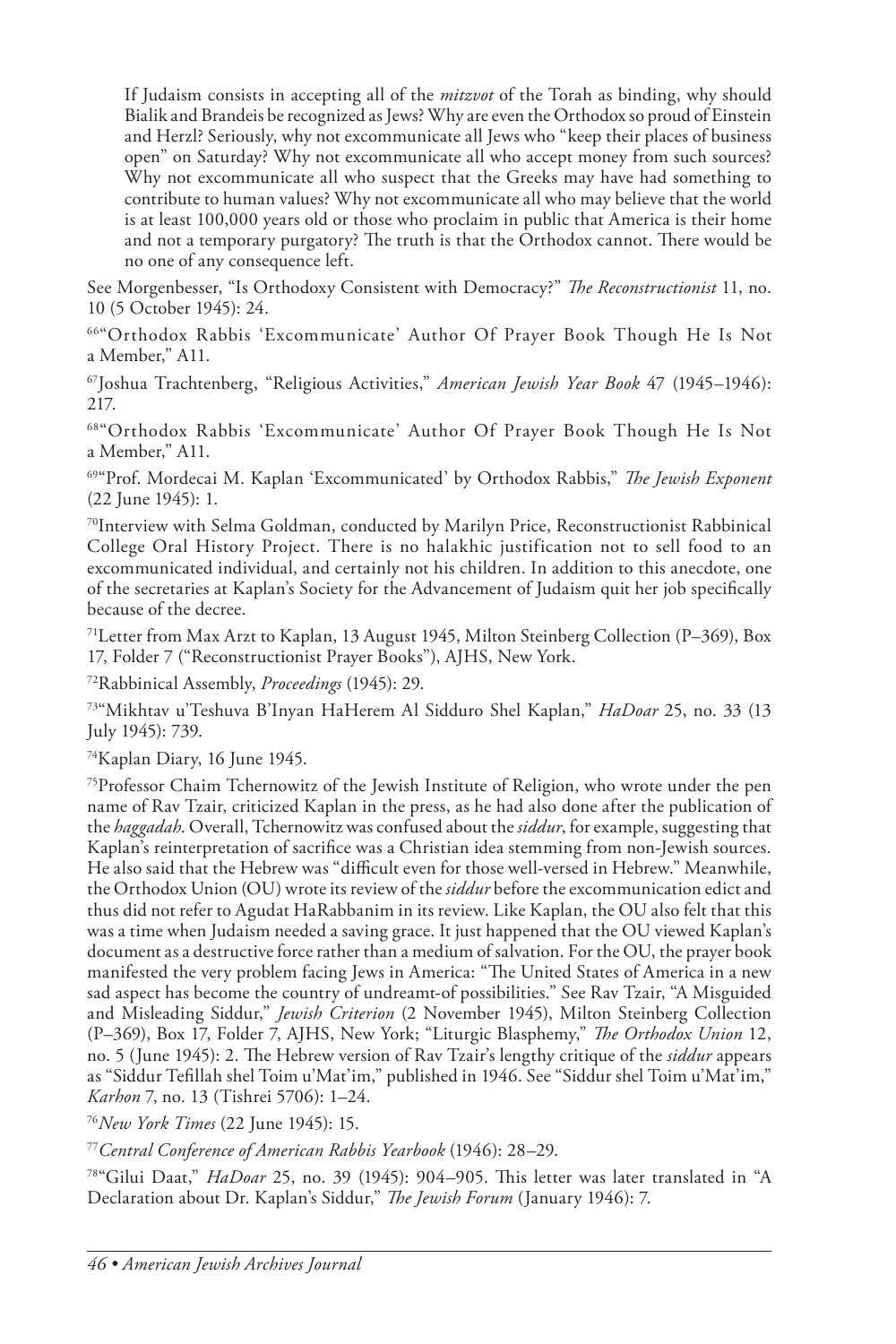$79$ Lieberman in particular showed discontent for Kaplan throughout their careers at the Seminary, especially after the publication of the *siddur*. Kaplan describes in his diary how the Talmud scholar hurriedly walked away from Kaplan one day when they passed in the hallway. Kaplan could only question Lieberman, "Why are you mad at me?" See Kaplan Diary, 1 June 1945.

<sup>80</sup>Eli Ginzberg explains that his father "believed in academic freedom, but had little sympathy for those who sought to alter tradition.… More important, he had reached the conclusion that any effort at reconciling historic Judaism with American life was doomed to failure." Therefore, Ginzberg felt that Kaplan's *siddur* was inevitable heresy, one that damaged the Jewish community at large. As Eli Ginzberg describes, "In one of his more sarcastic formulations, my father would ask, 'What point is there to revise Jewish theology for pants-makers?'" Eli Ginzberg, *Keeper of the Law* (Philadelphia: Jewish Publication Society of America, 1966), 143–144.

81"A Declaration about Dr. Kaplan's Siddur," 7.

82For example, the three rabbis indicated that Kaplan completely misread the fact that a *herem* condones the assassination of the person banned, when in fact the *Shulkhan Arukh* states that the banned individual may actually open a store to maintain a livelihood and the community has the obligation to support the life of the excommunicated; killing the individual would therefore be considered homicide. Ibid., 8.

83Eleventh-century French commentator, Rabbi Shlomo ben Yitzhak (Rashi), defines the word *min* as someone who is an intense idolater, such as a priest.

84"Mikhtav u'Teshuvah b'Inyan Haherem Al Sidduro Shel Kaplan." The law stems from Rav Nachman's opinion in the Babylonian Talmud, Tractate *Gittin*, 45b. The text differentiates between a Torah scroll written by a *min* and a *goy*, a non-Jew (Christian sensors would later change the text to *oved kokhavim*, idolaters). Rashi understands a *min* to be someone who is a fervent Jewish idolater, such as a priest (*aduk b'avodat kochavim, k'gon komer*). Rashi suggests that the Torah scroll must be burned because it clearly was written for the purpose of idolatry. Accordingly, a Torah scroll written by a non-Jew cannot be used for ritual purposes and therefore must be hidden [buried].

Both Maimonides's *Mishneh Torah* and Josef Karo's *Shulkhan Aruch* codify this principle in the legal codes. The printed edition of the *Shulkhan Arukh* reads, "A Sefer Torah written by an *apikorus* must be burned." The original reads "*min*" instead of "*apikorus*." This is apparent from the commentary on the *Shulkhan Arukh* of Rabbi Shabbatai ben Meir ha-Kohen, commonly known as the "Shakh," who defines *apikorus* as Rashi did in his commentary on the Talmud—"a *min* who is fervent in idolatrous acts and wrote the *Sefer Torah* for the sake of idolatry." See Rambam, *Mishneh Torah*, Hilkhot Tefillin, Mezuzah v'Sefer Torah, 1:13; *Shulkhan Aruch*, Yoreh Deah, 281:1. None of the halakhic literature speaks explicitly of burning a *siddur,* but through an *a fortiori* argument (*kal v'chomer*), one can assume that if the law applies to a Torah scroll, it would apply to a *siddur*, as well*.*

85"A Declaration about Dr. Kaplan's Siddur," 8.

<sup>86</sup>Gordis responded directly to Kaplan's *haggadah* in his 1942 speech to the RA on "Authority" in Jewish law." He spoke about the greater problems of authority and definition in Conservative Judaism and why Kaplan could so dramatically affect the movement. Robert Gordis, "Authority in Jewish Law," *Proceedings of the Rabbinical Assembly* (1942): 64–97.

87Personal interview with Gillman, 14 February 2005.

88Louis Finkelstein, "The Jew in 1950," *Conservative Judaism* 6, no. 4 (May, 1950): 1.

89Rabbinical Assembly, *Proceedings* (1942): 48.

90Morris Adler, "The Seminary as Interpreter of Judaism to Modern Jews," delivered at the Conference on the Role of Judaism in the Modern World, Congress Hotel, Chicago (19 April 1942), 91, The Ratner Center Archives of The Library of JTS, New York.

91Lyman Bryson, Louis Finkelstein, and Robert M. MacIver, eds., *Approaches to National Unity; A Symposium* (New York: Harper and Brothers, 1945), v.